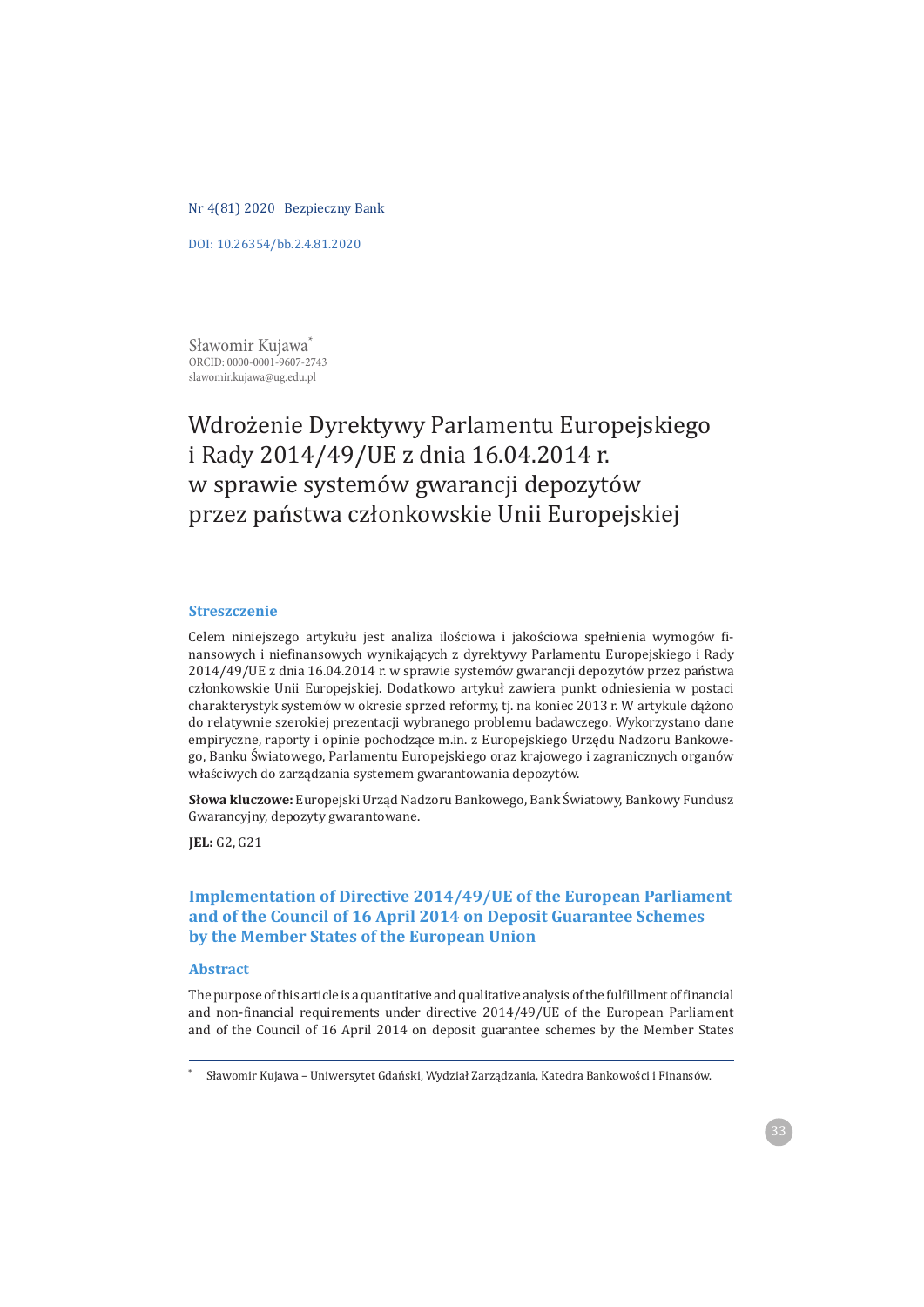of the European Union. In addition, the article contains a reference point in the form of the characteristics of the systems in the pre-reform period at the end of 2013. The article presents a broad presentation of a select research problem. Empirical data, reports and opinions from the European Banking Authority, World Bank, European Parliament and national and foreign authorities competent to manage the deposit guarantee system were used.

Key words: European Banking Authority, World Bank, BFG, covered deposits.

# **Wstep**

Wiarygodność systemu ochrony depozytów jest szczególnie istotna podczas kryzysów finansowych, ale także gospodarczych. Mamy wtedy do czynienia ze wzrostem ryzyk w wielu obszarach działalności banków, jak i z podwyższoną wrażliwością społeczną klientów sektora bankowego w kontekście bezpieczeństwa ich depozytów. Dowodem tego jest m.in. fakt, że w Polsce banki, w pierwszym okresie pandemii COVID-19, musiały sprostać zwiekszonym wypłatom depozytów, na co również została zwrócona uwaga w "Raporcie o stabilności systemu finansowego" przygotowanym przez Narodowy Bank Polski<sup>1</sup>. Światowa pandemia COVID-19, nazywana w początkowym okresie jej rozwoju przez ekonomistów "czarnym łabedziem"<sup>2</sup>, to zjawisko mogące oddziaływać na percepcję bezpieczeństwa m.in. depozytów. Terminem czarny łabędź po raz pierwszy posłużył się N.N. Taleb w książce pt. "Czarny łabędź. O skutkach nieprzewidywalnych zdarzeń", charakteryzując owe zjawisko jako kompilację niskiej przewidywalności i znacznych skutków, czyli atrybutów ryzyka ekstremalnego, o którym wspomina K. Jajuga<sup>3</sup>. Ponadto zdaniem ekspertów Ernst & Young (EY) pandemia COVID-19 spełnia wszystkie kryteria czarnego łabędzia<sup>4</sup>, przez co może znacząco oddziaływać na stabilność finansowa systemu finansowego.

Zjawiska będące charakterystycznymi punktami, często zwrotnymi, są dobrym momentem na dokonanie przeglądu na różnych płaszczyznach. W związku z tym zasadniczym celem artykułu jest analiza ilościowa oraz jakościowa spełnienia wymogów finansowych i niefinansowych wynikających z dyrektywy Parlamentu Europejskiego i Rady 2014/49/UE z dnia 16.04.2014 r. w sprawie systemu gwarancji depozytów (dalej nazywana dyrektywa 2014/49/UE)<sup>5</sup> przez państwa członkowskie Unii Europejskiej, ze szczególnym uwzględnieniem status quo z 2019/2020 r.<sup>6</sup> Dodatkowo artykuł został wzbogacony o punkt odniesienia w postaci charaktery-

Raport o stabilności systemu finansowego. Wydanie specjalne: skutki pandemii COVID-19. Narodo- $1\,$ wy Bank Polski, Warszawa 2020 r., s. 37.

 $\mathcal{L}$ N.N. Taleb, O skutkach nieprzewidzianych zdarzeń, Wydawnictwo Zysk i S-ka, Warszawa 2020.

K. Jajuga, Zarządzanie ryzykiem, Wydawnictwo Naukowe PWN S.A., Warszawa 2019, s. 39.

<sup>4</sup> www.obserwatorfinansowy.pl/forma/warto-wiedziec/raporty/pandemia-koronawirusa-czarnym-labedziem/ (dostep: 15.05.2020).

Dyrektywa Parlamentu Europejskiego i Rady 2014/49/UE z dnia 16.04.2014 r. w sprawie systemów gwarancji depozytów.

Z badań empirycznych wyłączono Wielką Brytanię, która z dniem 31.01.2020 r. wystąpiła z Unii Europejskiej, www.ec.europa.eu/info/european-union-and-united-kingdom-forging-new-partnership/ brexit-brief/transition-period\_pl (dostęp: 02.10.2020).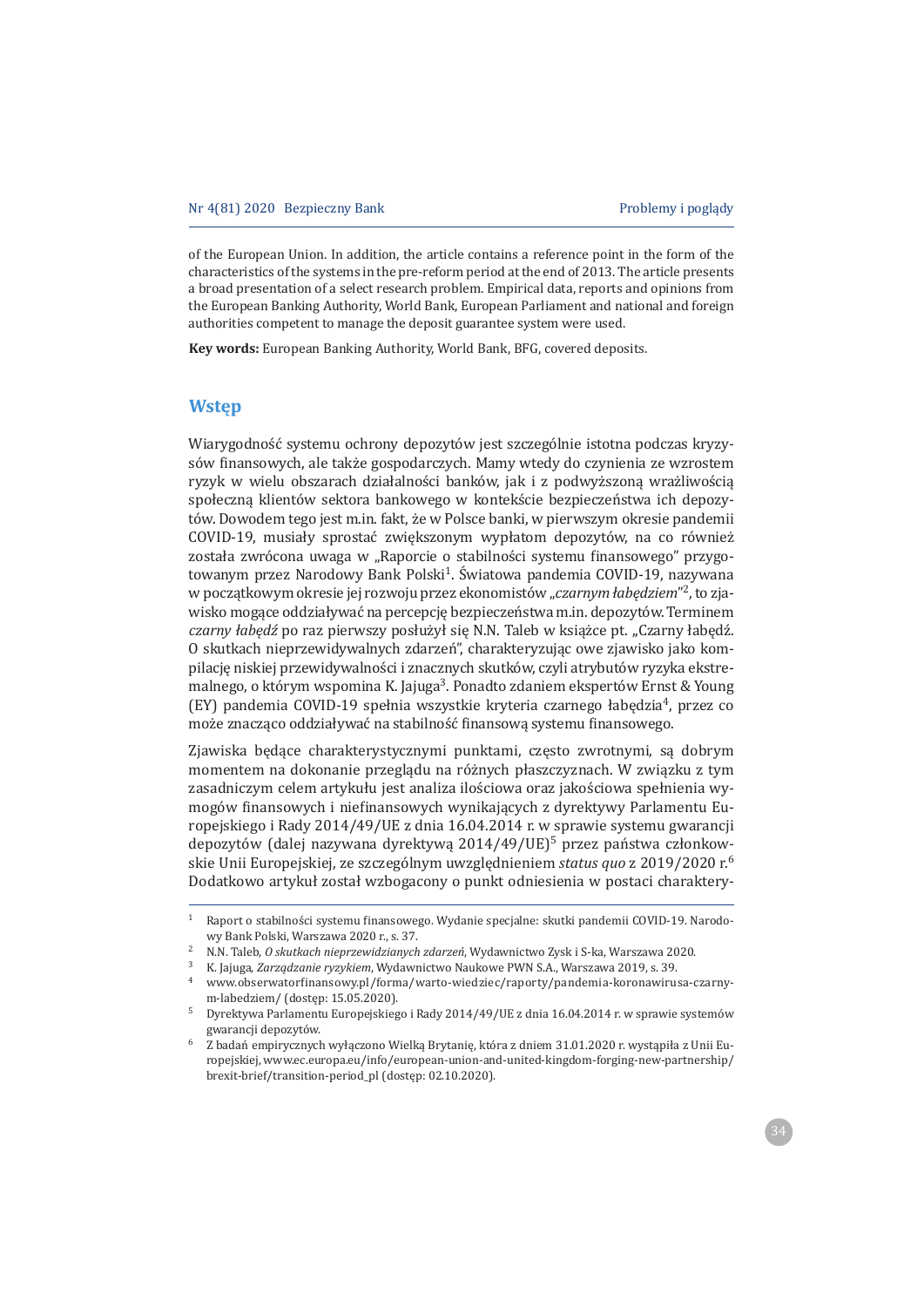styk systemów w okresie sprzed reformy, tj. na koniec 2013 r. W artykule dążono do relatywnie szerokiej prezentacji wybranego problemu badawczego, gdyż tylko taka może być podstawą do prawidłowego wnioskowania o całościowym stanie harmonizacji systemów gwarancji depozytowych w państwach członkowskich Unii Europejskiej. W artykule wykorzystano m.in.:

- dane empiryczne pochodzące ze strony Europejskiego Urzędu Nadzoru Banko- $\bullet$ wego (EBA - European Banking Authority) pt. "Deposit Guarantee Schemes data", opublikowano w 2020 r.,
- dane empiryczne pochodzące ze strony Banku Światowego z 2013 r. w celu budowy charakterystyk systemów w okresie sprzed reformy, opublikowano 16.06.2014 r.,
- opinie pochodzące ze strony EBA pt. "Opinion of the European Banking Authority on deposit guarantee scheme funding and uses of deposit guarantee schemes funds" - opublikowano 23.02.2020 r. oraz pt. "Opinion of the European Banking Authority on the eligibility of deposits, coverage level and cooperation between deposit guarantee schemes" - opublikowano 08.08.2019 r. oraz pt. "EBA opinion on DGS Payouts" - opublikowano 30.10.2019 r.,
- raport pochodzący ze strony EBA pt. "Report on the peer review of Deposit Guarante Scheme (DGS) stress tests and the resiliance of DGs", opublikowano 17.06.2020 r. oraz raporty EBA dotyczące zgodności regulacji poszczególnych krajów z wytycznymi dyrektywy (tzw. tabele zgodności dla poszczególnych obszarów regulacyjnych) – różne daty publikacji,
- informacje pochodzące ze strony Parlamentu Europejskiego (EP European Parliament) w zakresie wniosków skierowanych do Komisji Europejskiej w sprawie obniżenia poziomu docelowego limitu pokrycia depozytów.

Artykuł zawiera dane ze wszystkich 27 krajów UE, podsumowuje zatem ponad 6-letni okres wdrożeniowy dyrektywy 2014/49/UE i tym samym pomaga odpowiedzieć czytelnikowi na pytanie, na jakim etapie wdrożenia są poszczególne kraje członkowskie.

Artykuł obejmuje: wprowadzenie, dwie części zasadnicze oraz podsumowanie. W ramach pierwszej części zaprezentowano ogólny zarys systemów gwarancji depozytów w Unii Europejskiej. Część druga artykułu zawiera analizę ilościową i jakościowa z okresu bazowego oraz aktualnego status quo, czyli 2019/2020. W ostatniej części zawarto podsumowanie oraz dokonano próby oceny harmonizacji ochrony depozytów w Unii Europejskiej.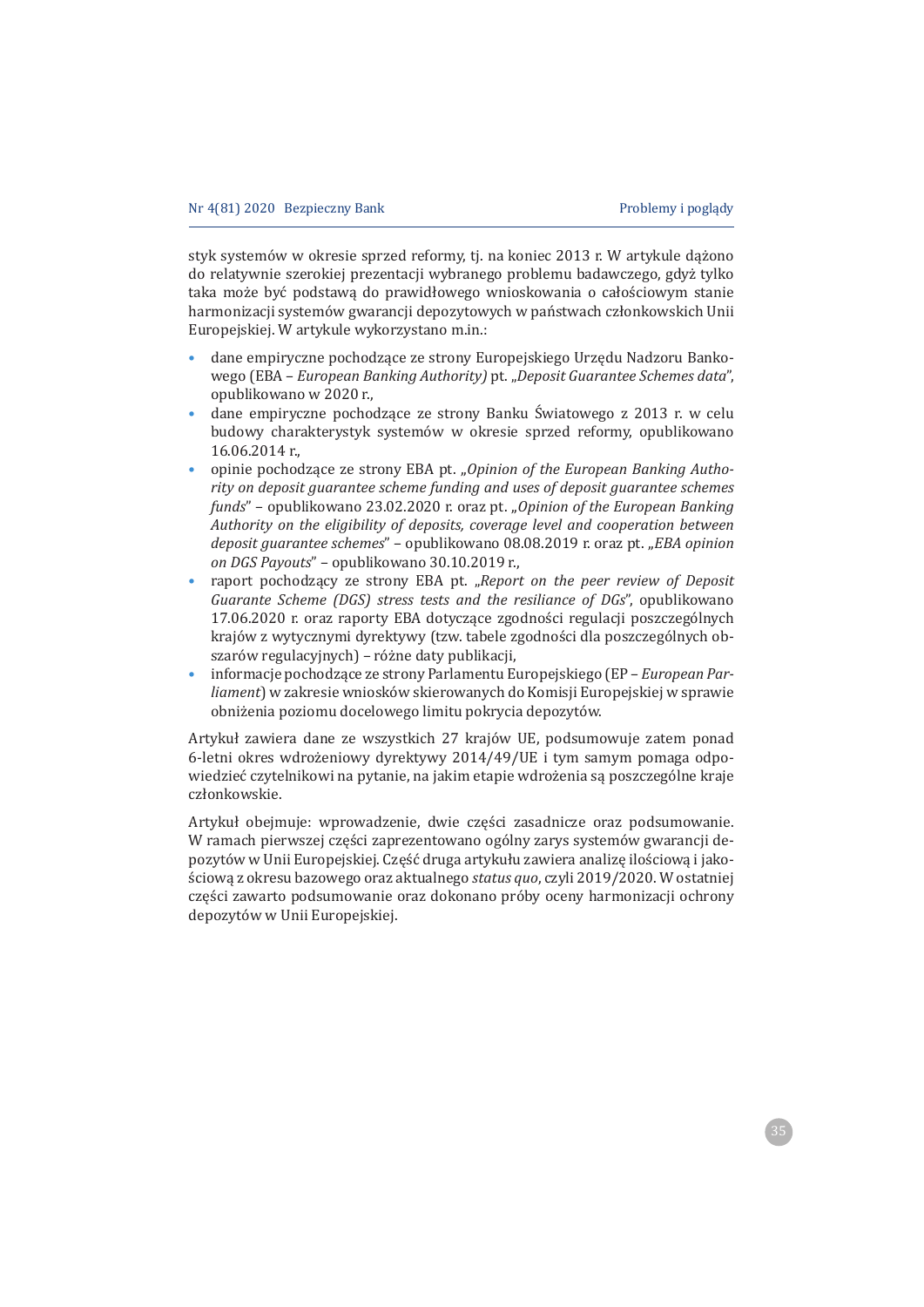# **1. Ogólny zarys systemu gwarancji depozytów w Unii Europejskiej**

Podstawowym zadaniem systemu gwarancji depozytów jest ochrona deponentów<sup>7</sup>, głównie przed ryzykiem utraty wypłacalności przez instytucie kredytowe. Deponent w myśl dyrektywy 2014/49/UE oznacza posiadacza lub w przypadku wspólnego rachunku, każdego z posiadaczy. Z kolei instytucja kredytowa w rozporządzeniu została zdefiniowana jako przedsiebiorstwo, którego działalność polega na przyjmowaniu depozytów pienieżnych lub innych funduszy podlegających zwrotowi od klientów oraz udzielaniu kredytów na swój własny rachunek<sup>8</sup>. Instytucjonalna ochrona deponentów leży zarówno w interesie publicznym jak i prywatnym, z tego wzgledu, że żadna instytucia kredytowa samodzielnie nie jest w stanie zapewnić adekwatnego poziomu bezpieczeństwa środków zdeponowanych. Patrząc przez pryzmat bezpieczeństwa krajowych systemów finansowych, to ochrona deponentów ma kluczowe znaczenie stabilizacyjne i warto w tym miejscu wspomnieć o genezie i etapach systemu gwarancji depozytów w Unii Europejskiej.

J. Szambelańczyk oraz J. Pruski słusznie zauważyli, że procesy wzmacniające stabilność oraz podtrzymywanie zaufania do systemu bankowego charakteryzowało w ostatnich dekadach tworzenie nowych funkcji, w ramach tradycyjnych instytucji regulacyjnych<sup>9</sup>. W XX wieku w wielu krajach europejskich relatywnie szybko utworzono stosowne regulacje prawne, zaś ich szerszy wymiar znalazł swe miejsce w dyrektywie 94/19/UE Parlamentu Europejskiego i Rady z dnia 30.05.1994 r., w sprawie systemów gwarancji depozytów, która wymagała aktualizacji zaraz po globalnym kryzysie finansowym w 2008 r. oraz w dalszym okresie, tj. w roku 2014 (rysunek 1).

W celu zharmonizowania systemów gwarancji w Unii Europejskiej podjęto wiele kroków oraz zmian, a najważniejsze z nich wypunktowano na rysunku 1. Kluczowe z perspektywy budowy zaufania wśród deponentów było niewatpliwie systematycznie podwyższanie minimalnego poziomu gwarancji z poziomu 20 000 EUR do pułapu 100 000 EUR. Najbardziej kompletna spośród wymienionych na rysunku 1 dyrektyw jest niewatpliwie dyrektywa 2014/49/UE. Jej nadrzędnym celem jest uzyskanie harmonijności i wzmocnienie systemów gwarantowania depozytów w państwach członkowskich Unii Europejskiej (dla których owa dyrektywa jest obligatoryjna)<sup>10</sup>. Zawarte w niej minimalne kryteria zharmonizowanego systemu ochrony depozytów pokrywają się z kryteriami wpuszczającymi do Europejskiego Systemu Gwarantowania Depozytów (EDIS – *European Deposit Insurance Scheme*), która ma stanowić rozwinięcie dotychczasowej konstrukcji krajowych systemów gwarantowania depozytów. Dyrektywa 2014/49/EU to fundament, nadal budowanego, trzeciego filaru unii bankowej

<sup>&</sup>lt;sup>7</sup> *Ibidem*. s. 8.

Rozporządzenie Parlamentu Europejskiego i Rady (UE) nr 575/2013 z dnia 26.06.2013 r. w sprawie wymogów ostrożnościowych dla instytucji kredytowych i firm inwestycyjnych, art. 4(1).

J. Szambelańczyk, J. Pruski, Systemy gwarantowania depozytów w sieciach bezpieczeństwa finansowe*go na tle konsekwencji globalnego kryzysu finansowego*, "Bezpieczny Bank" 2014, nr 4, s. 103.

 $10$  Dyrektywa 2014/49/UE.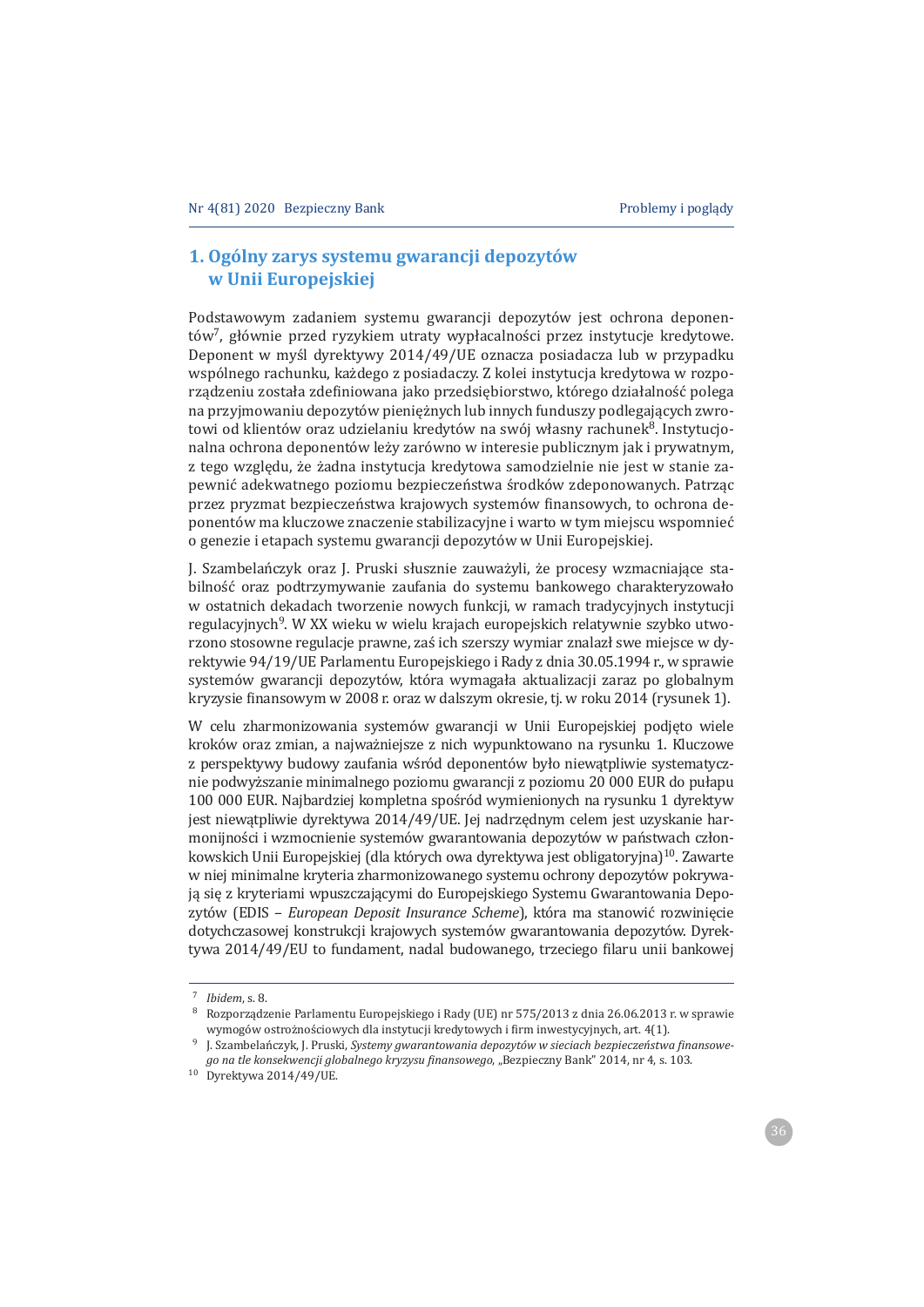



Źródło: opracowanie własne na podstawie: J. Szambelańczyk, J. Pruski, Systemy..., op. cit., s. 107.

w postaci EDIS<sup>11</sup>. Należy wskazać na działające już dwa filary unii bankowej: pierwszym z nich jest Jednolity Mechanizm Nadzorczy (SSM - Single Supervisiory Mechanism) sprawowany przez Europejski Bank Centralny (EBC - European Central Bank)<sup>12</sup>, drugi natomiast to Jednolity Mechanizm Restrukturyzacji i Uporządkowanej Likwidacji (SRM - Single Resolution Mechanism) z jednolitą Radą Restrukturyzacji i Uporządkowanej Likwidacji (SRB - *Single Resolution Board*) jako głównym organem resolution<sup>13</sup>. Projekt unii bankowej w postaci wspólnego obszaru regulacyjno-nadzorczego dla sektora bankowego był odpowiedzią na kryzys w 2008 r., z którym zmagała się m.in. strefa euro. Dlatego też koncepcja unii bankowej jest obligatoryjna dla krajów objętych wspólną waluta i pozostaje opcjonalna dla pozostałych państw członkowskich. Pomijając chęć lub obowiązek przystapienia przez poszczególne kraje do unii bankowej, dyrektywa 2014/49/UE zobowiazuje członków UE do spełnienia określonych wymogów, a spośród najważniejszych można wyróżnić<sup>14</sup>:

<sup>&</sup>lt;sup>11</sup> M. Borsuk, K. Klupa, *Europejski System Gwarantowania Depozytów (EDIS) jako trzeci filar unii bankowej i jego wpływ na państwa spoza strefy euro – perspektywa Polski, "Zarządzanie i Finanse" 2017,*  $Vol$  15  $No$  1 s 20

<sup>12</sup> Rozporządzenie Rady (UE) nr 1024/2013 z dnia 15.10.2013 r. powierzające Europejskiemu Bankowi Centralnemu szczególne zadania w odniesieniu do polityki związanej z nadzorem ostrożnościowym nad podmiotami kredytowymi, s. 63-89.

<sup>13</sup> Rozporządzenie Parlamentu Europejskiego i Rady (UE) nr 806/2014 z dnia 15.07.2014 r. ustanawiajace jednolite zasady i jednolita procedure restrukturyzacii i uporzadkowanej likwidacji instytucji kredytowych i niektórych firm inwestycyjnych w ramach jednolitego mechanizmu restrukturyzacji i uporządkowanej likwidacji oraz jednolitego funduszu restrukturyzacji i uporządkowanej likwidacji oraz zmieniające rozporządzenie (UE) nr 1093/2010, s. 1-90.

 $14$  Dyrektywa 2014/49/UE, pkt. 23, art. 4(10), art. 6(2), art. 8(1), art. 8(2), art. 10(2), art. 11(2), art. 12, art. 13, art. 16.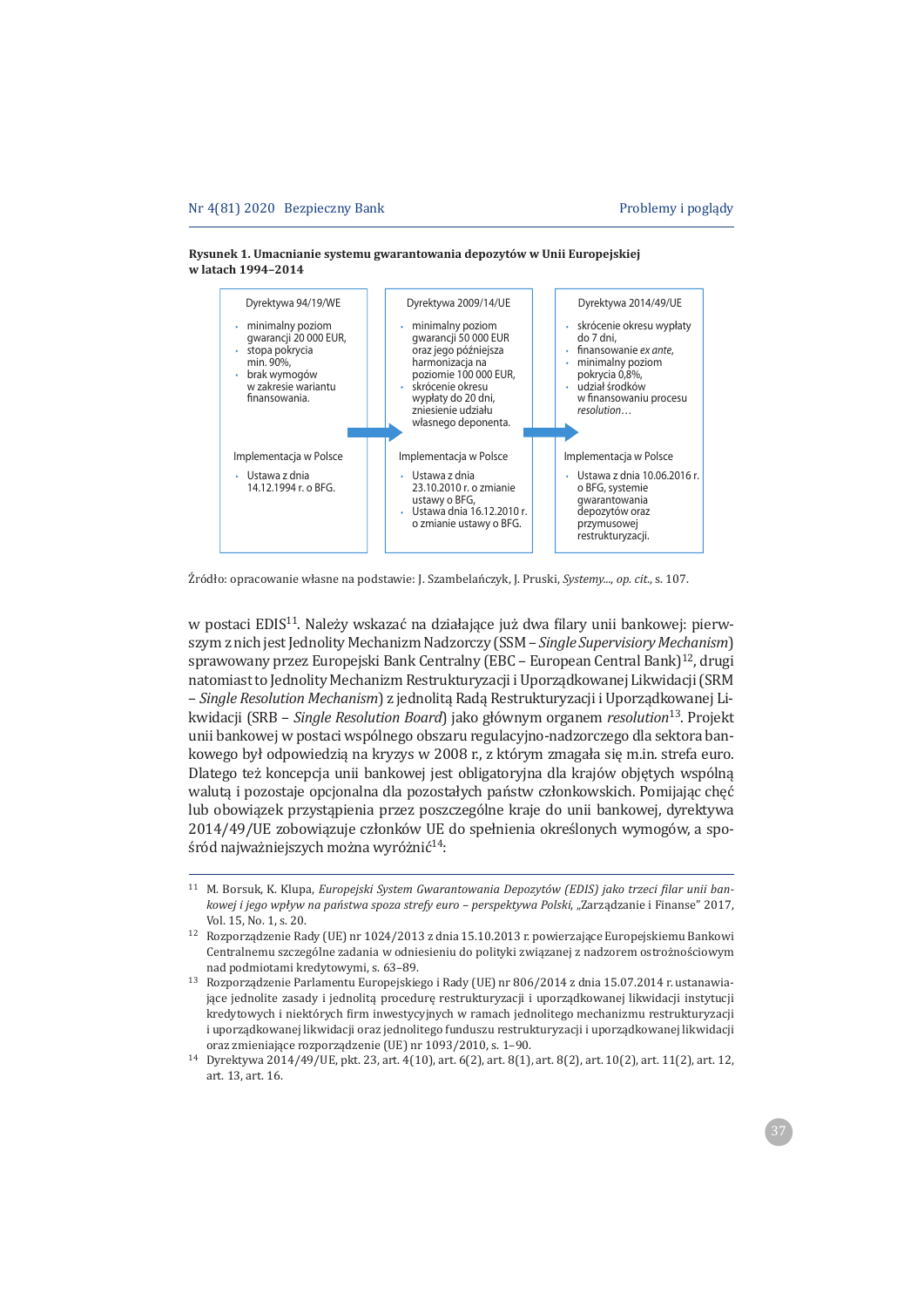wymogi finansowe i niefinansowe:

- Państwa członkowskie są zobowiązane, by poziom gwarancji w odniesieniu do depozytów każdego z deponentów wynosił 100 000 EUR (w niektórych przypadkach opisanych szczegółowo w dyrektywie kwota gwarantowana może być większa przez min. okres 3 miesięcy, a maksymalnie 12 miesięcy, art. 6(2)). Co ciekawe, państwa członkowskie, które stosowały wyższy poziom zabezpieczeń do dnia 31 grudnia 2018 r., były zobowiązane do zmniejszenia rozbieżności do poziomu 100 000 EUR, aby zapobiegać arbitrażowi regulacyjnemu (pkt. 23),
- Państwa członkowskie są zobowiązane do dnia 03.07.2024 r., aby dostępne środki finansowe systemu gwarancji depozytów odpowiadały co najmniej poziomowi wynoszącemu 0,8% kwoty gwarantowanych depozytów członków tego systemu (w uzasadnionych przypadkach za zgodą Komisji Europejskiej poziom ten może zostać obniżony do 0,5%. W niektórych sytuacjach czas, o którym mowa powyżej, może zostać wydłużony o 4 lata, art. 10(2)),
- Szczegółowe metody obliczania składek na rzecz systemów gwarancji depozytów. Koszty finansowania powinny być co do zasady ponoszone przez instytucje kredytowe, zaś możliwości finansowe tych systemów winny być proporcjonalne do ich zobowiązań. Finansowanie systemów gwarancji depozytów powinno być zharmonizowane na wysokim poziomie, przy założeniu, że dla wszystkich systemów gwarancji depozytów należy ustalić jednolity poziom docelowy ex ante środków finansowych, art. 13,
- Systemy gwarancji depozytów zapewniają dostępność kwoty podlegającej wypłacie w terminie siedmiu dni roboczych (państwa członkowskie mogą jednak ustanowić okres przejściowy opisany szczegółowo w dyrektywie, natomiast nie dłużej niż do dnia 31.12.2024 r., art. 8(1) i art. 8(2)),
- Państwa członkowskie są zobowiązane, aby systemy gwarancji depozytów przeprowadzały testy warunków skrajnych swoich systemów. Testy te są przeprowadzane co najmniej raz na trzy lata lub częściej, gdy wymagają tego okoliczności, przy czym pierwszy test powinien być wykonany do 03.07.2017 r. (art. 4(10)),
- Środki finansowe systemu gwarancji depozytów wykorzystuje się do finansowania restrukturyzacji i uporządkowanej likwidacji instytucji kredytowych (przy spełnieniu określonych warunków opisanych w dyrektywie, art. 11(2)),
- Państwa członkowskie mogą zezwolić systemom gwarancji depozytów na  $\bullet$ udzielenie pożyczek innym systemom w obrębie Unii Europejskiej, na zasadzie dobrowolności (przy spełnieniu określonych warunków opisanych w dyrektywie, art. 12(1)),
- Państwa członkowskie zapewniają, aby instytucje kredytowe udostępniały obecnym i przyszłym deponentom niezbędne informacje do identyfikacji systemu gwarancji depozytów w Unii Europejskiej, do którego należy dana instytucja kredytowa z oddziałami, art. 16.

Pierwsza dyrektywa 94/19/WE opierała się na zasadzie minimalnej harmonizacii i została wprowadzona w czasie, kiedy w Unii istniały różnego rodzaju systemy o znacznie różniących się właściwościach. Od tamtego czasu minęło kilkanaście lat. Obecna i nadal obowiązująca dyrektywa 2014/49/UE również wprowadziła wiele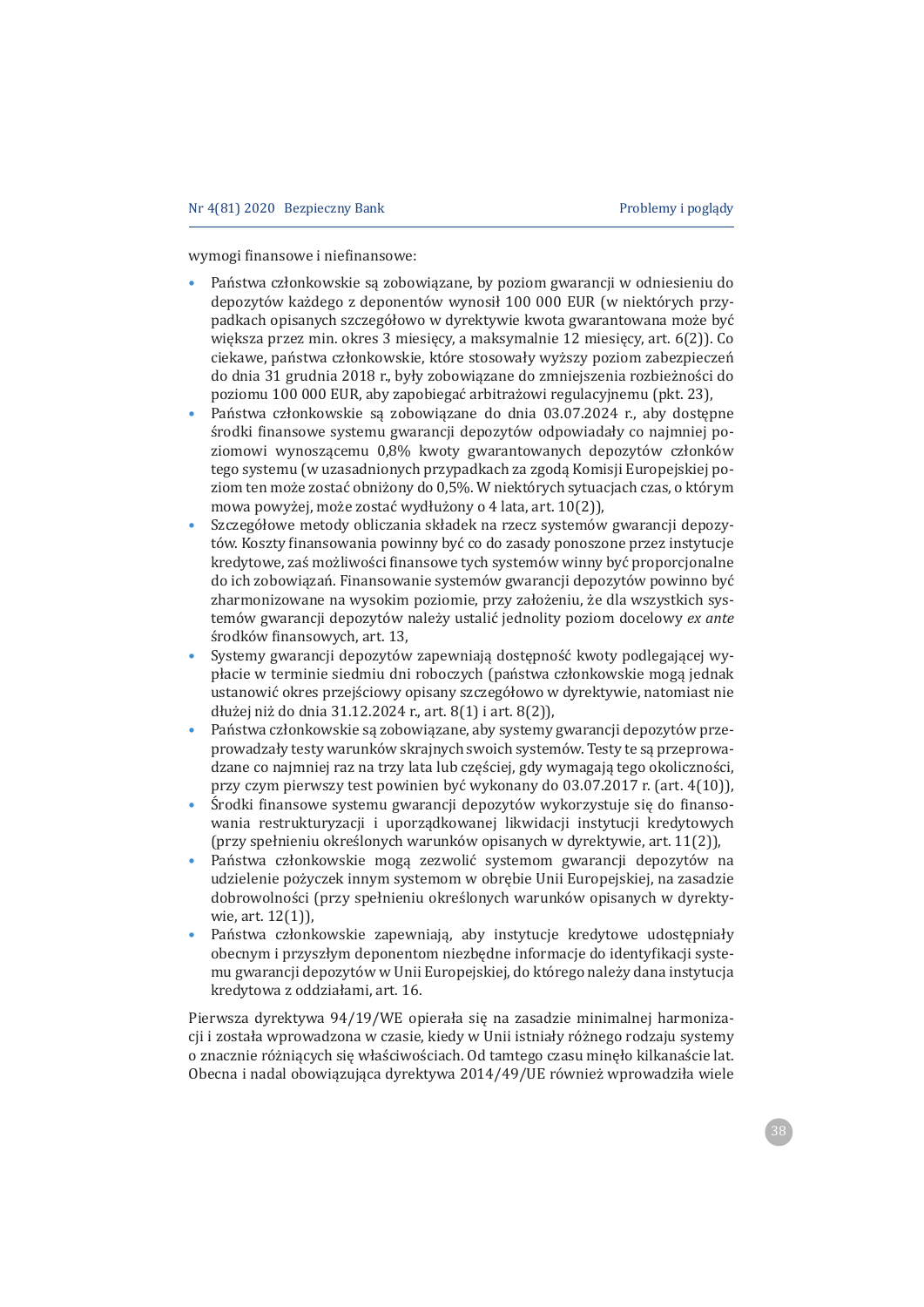zmian, dzięki którym deponenci skorzystają ze znacznie lepszego dostępu do systemów gwarancji depozytów w postaci szerszego i bardziej przejrzystego zakresu gwarancji, krótszych terminów wypłat, ustandaryzowanej informacji oraz solidnych wymogów dotyczących sposobu i metod finansowania. Winno to niewątpliwie zwiększyć zaufanie deponentów do stabilności finansowej w obrębie całego rynku bankowego w Unii Europejskiej.

# **2. Analiza iloäciowa i jakoäciowa wdroĂenia dyrektywy 2014/49/UE przez paÑstwa czÏonkowskie Unii Europejskiej**

W trosce o stabilność finansową w państwach członkowskich Unii Europejskiej postępujące kryzysy finansowe i załamania w systemach bankowych były stymulantami przyspieszającymi proces podejmowania dalszych kroków przez decydentów w kierunku harmonizacji systemów gwarantowania depozytów. W celu ułatwienia czytelnikowi subiektywnej oceny zmian, które zaszły w poszczególnych państwach członkowskich UE po wdrożeniu dyrektywy 2014/49/UE, stworzono w artykule punkt odniesienia w postaci charakterystyk systemów w okresie sprzed reformy, ze szczególnym uwzględnieniem końca roku 2013. Charakterystyka znajdująca się w tabeli 1 uwzględnia państwa, według daty przynależności do UE na dzień 31.12.2013 r. (z wyłączeniem Wielkiej Brytanii).

|               |                                  | Limit pokrycia w latach: |           | Limit pokrycia / PKB             |
|---------------|----------------------------------|--------------------------|-----------|----------------------------------|
| Kraj          | w 2003 r.                        | w 2010 r.                | w 2013 r. | na mieszkańca<br>w 2013 r. (w %) |
| Austria       | EUR20000                         | EUR100000                | EUR100000 | 282                              |
| <b>Belgia</b> | EUR20000                         | EUR100000                | EUR100000 | 304                              |
| Bułgaria      | BGN15000                         | BGN196000                | BGN196000 | 1870                             |
| Chorwacja     | HKN100000                        | HKN400000                | EUR100000 | 1016                             |
| Cypr          | 90% EUR22222<br>(max. EUR 20000) | EUR100000                | EUR100000 | 557                              |
| Czechy        | 90% EUR27778<br>(max. EUR 25000) | EUR100000                | EUR100000 | 731                              |
| Dania         | DKK300000                        | EUR100000                | EUR100000 | 233                              |
| Estonia       | EKK100000                        | EUR100000                | EUR100000 | 724                              |
| Finlandia     | EUR25000                         | EUR100000                | EUR100000 | 292                              |
| Francja       | EUR70000                         | EUR100000                | EUR100000 | 321                              |

**Tabela 1. Depozyty gwarantowane w krajach UE w latach 2003 – 2013**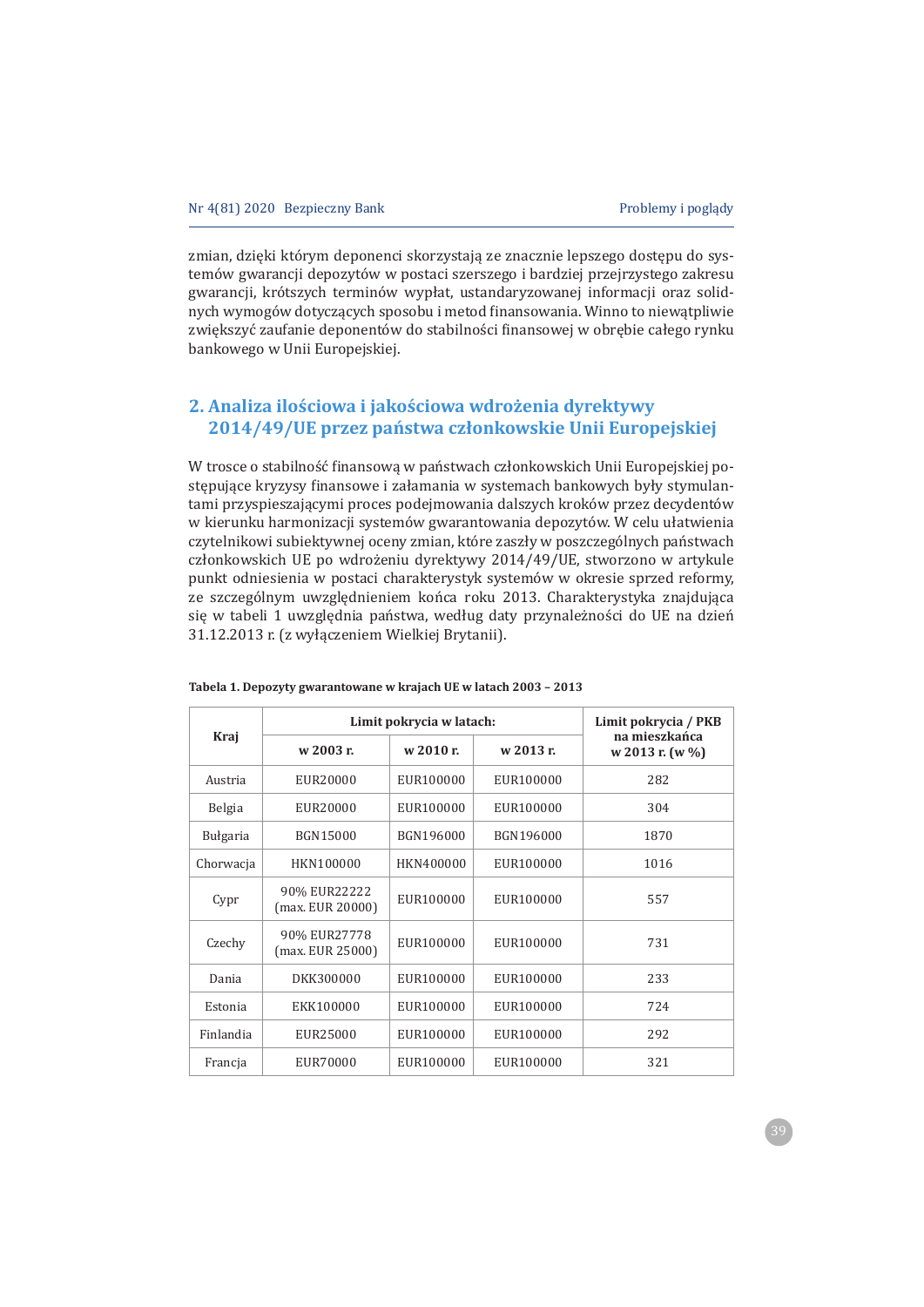### **Tabela 1 – cd.**

|                 |                                                 | Limit pokrycia w latach: |           | Limit pokrycia / PKB             |
|-----------------|-------------------------------------------------|--------------------------|-----------|----------------------------------|
| Kraj            | w 2003 r.                                       | w 2010 r.                | w 2013 r. | na mieszkańca<br>w 2013 r. (w %) |
| Grecja          | EUR20000                                        | EUR100000                | EUR100000 | 631                              |
| Hiszpania       | EUR20000                                        | EUR100000                | EUR100000 | 473                              |
| Holandia        | EUR20000                                        | EUR100000                | EUR100000 | 289                              |
| Irlandia        | 90% EUR22222<br>(max. EUR20000)                 | EUR100000                | EUR100000 | 302                              |
| Litwa           | 100% LTL10000<br>90% LTL38889                   | EUR100000                | EUR100000 | 861                              |
| Luksem-<br>burg | 90% EUR22222<br>(max. EUR 20000)                | EUR100000                | EUR100000 | 125                              |
| Łotwa           | EUR4600                                         | EUR100000                | EUR100000 | 906                              |
| Malta           | 90% EUR22222<br>(max. EUR20000)                 | EUR100000                | EUR100000 | 603                              |
| Niemcy          | 90% EUR22222<br>(max. EUR20000)                 | EUR100000                | EUR100000 | 306                              |
| Polska          | 100% EUR1000<br>90% EUR23889<br>(max. EUR22500) | EUR100000                | EUR100000 | 1029                             |
| Portugalia      | EUR25000                                        | EUR100000                | EUR100000 | 665                              |
| Rumunia         | EUR3400                                         | EUR100000                | EUR100000 | 1547                             |
| Słowacja        | 90% EUR22222<br>(max. EUR20000)                 | EUR100000                | EUR100000 | 778                              |
| Słowenia        | EUR18500                                        | EUR100000                | EUR100000 | 606                              |
| Szwecja         | SKK250000                                       | EUR100000                | EUR100000 | 238                              |
| Węgry           | 90% HUF3333333<br>(max. HUF3000000)             | EUR100000                | EUR100000 | 1028                             |
| Włochy          | EUR103291                                       | EUR100000                | EUR100000 | 397                              |

Źródło: opracowanie własne na podstawie danych Banku Światowego, A. Demirgüç-Kunt, E. Kane and L. Laeven, Deposit Insurance Database, Policy Research Working Paper #6934, Washington, DC: World Bank, 2013.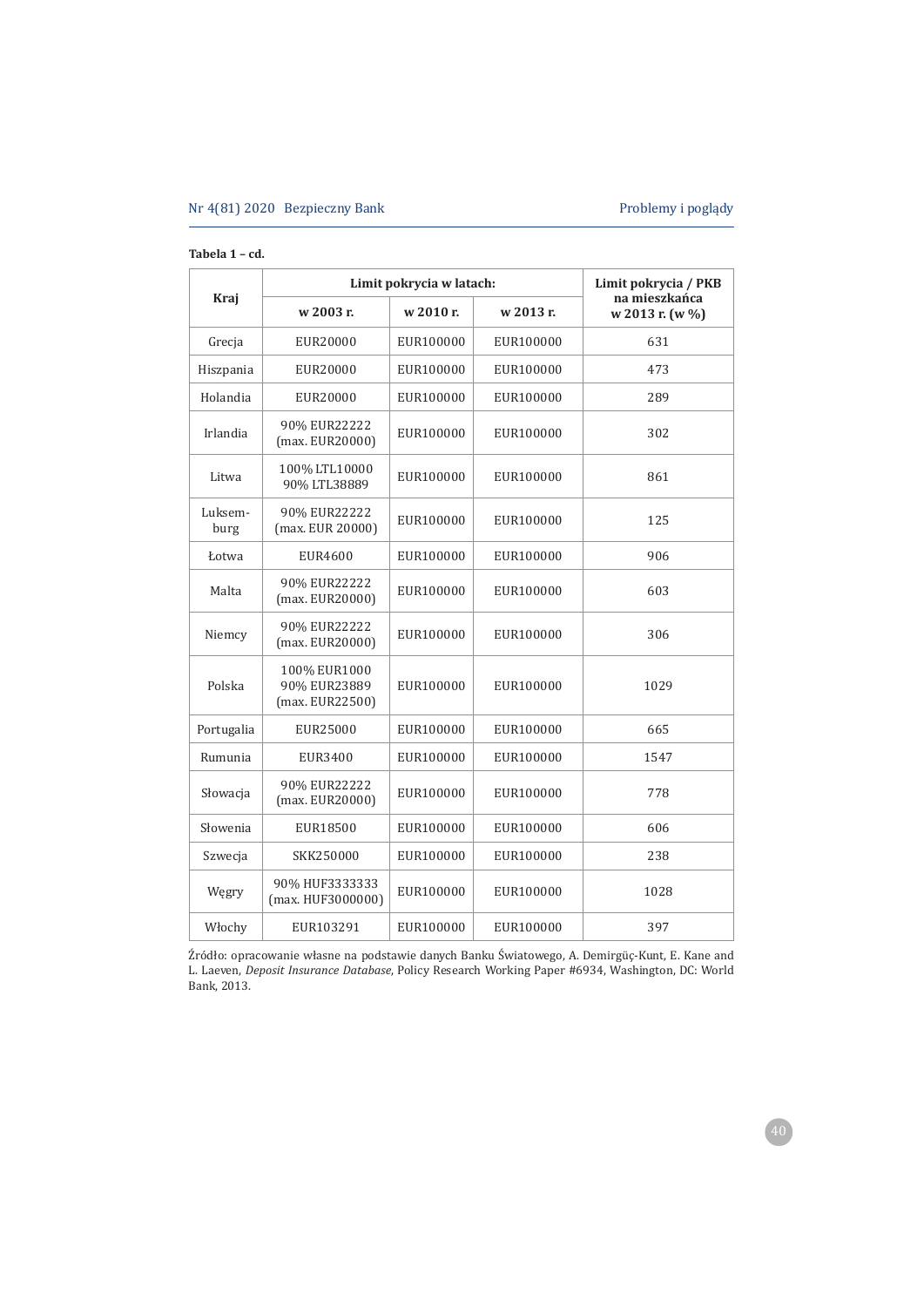Podsumowując dane zawarte w tabeli 1, można zauważyć stopniową harmonizację w zakresie zwiększania kwot gwarantowanych przez poszczególne państwa członkowskie w Unii Europejskiej. W końcowym rezultacie na koniec 2013 r. w całej Unii depozyty były gwarantowane na poziomie jednolitym wynoszącym 100 000 EUR (również w Bułgarii, 196 000 BGN ≈ 100 000 EUR). Skokowe zwiększanie minimalnej kwoty gwarantowanej pozwalało zmniejszyć ryzyko tzw. runu na bank przez deponentów w wyniku obniżenia poczucia bezpieczeństwa ich depozytów. Zjawisko to jest tym bardziej niebezpieczne, że kryzys jednego banku często ogarnia pozostałe banki, co w efekcie może doprowadzić do załamania się sektora bankowego i całego rynku.

|                                                                     | Austria     | Belgia      | Bułgaria    | Chorwacja   | Cypr | Czechy | Dania       | Estonia | Finlandia   | Francja     | Niemcy      | Grecja            | Wegry       | Irlandia    | Włochy | Łotwa | Litwa       | Luksemburg  | Malta       | Holandia    | Polska      | Portugalia  | Rumunia     | Słowacja    | Słowenia    | Hiszpania   | Szwecja     |
|---------------------------------------------------------------------|-------------|-------------|-------------|-------------|------|--------|-------------|---------|-------------|-------------|-------------|-------------------|-------------|-------------|--------|-------|-------------|-------------|-------------|-------------|-------------|-------------|-------------|-------------|-------------|-------------|-------------|
| Rodzaj systemu gwarantowania depozytów                              |             |             |             |             |      |        |             |         |             |             |             |                   |             |             |        |       |             |             |             |             |             |             |             |             |             |             |             |
| Sformalizowany                                                      | X           | $\mathbf x$ | $\mathbf x$ | $\mathbf X$ | X    | X      | X           | X       | $\mathbf x$ | $\mathbf x$ | $\mathbf X$ | $\mathbf x$       | $\mathbf x$ | $\mathbf X$ | X      | X     | $\mathbf x$ | $\mathbf x$ | $\mathbf X$ | $\mathbf x$ | $\mathbf x$ | $\mathbf x$ | $\mathbf X$ | $\mathbf x$ | $\mathbf X$ | $\mathbf X$ | $\mathbf X$ |
|                                                                     |             |             |             |             |      |        |             |         |             |             |             |                   |             |             |        |       |             |             |             |             |             |             |             |             |             |             |             |
| Odrębny prawnie                                                     | $\mathbf x$ | X           | X           | X           | X    | X      | X           | X       | X           | X           | X           | X                 |             | X           |        | X     | X           | X           |             | X           | X           | X           | X           | X           |             | $\mathbf x$ |             |
| Bank centralny,<br>organ nadzorczy,<br>ministerstwo                 |             |             |             |             |      |        |             |         |             |             |             |                   | X           |             | X      |       |             |             | X           |             |             |             |             |             | X           |             | X           |
|                                                                     |             |             |             |             |      |        |             |         |             |             |             |                   |             |             |        |       |             |             |             |             |             |             |             |             |             |             |             |
| Administrowany<br>publicznie                                        |             |             |             | X           |      |        |             |         |             |             |             |                   | X           |             | X      | X     |             | X           | X           | X           | X           | X           |             |             |             |             | X           |
| Administrowany<br>prywatnie                                         | $\mathbf x$ |             |             |             |      |        |             |         | X           |             |             |                   |             | X           |        |       | X           |             |             |             |             |             |             |             | X           | X           |             |
| Administrowany<br>łącznie                                           |             | X           | X           |             | X    | X      | X           | X       |             | X           | X           | X                 |             |             |        |       |             |             |             |             |             |             | X           | X           |             |             |             |
|                                                                     |             |             |             |             |      |        |             |         |             |             |             |                   |             |             |        |       |             |             |             |             |             |             |             |             |             |             |             |
| Paybox only<br>(wypłata sum gwa-<br>rantowanych)                    | X           |             |             |             |      | X      | $\mathbf X$ | X       | X           |             |             | X                 | X           |             |        |       |             | X           | X           |             |             |             |             | X           | $\mathbf X$ |             | X           |
| Paybox plus<br>$(paybox only +$<br>minimalizator<br>strat i ryzyka) |             | X           | X           | X           | X    |        |             |         |             | X           | X           |                   |             | X           | X      | X     | X           |             |             | X           | X           | X           | X           |             |             | X           |             |
|                                                                     |             |             |             |             |      |        |             |         |             |             |             |                   |             |             |        |       |             |             |             |             |             |             |             |             |             |             |             |
| Wiele schematów                                                     | X           |             |             |             | X    |        |             |         |             |             | X           |                   |             |             | X      |       |             |             |             |             | X           | X           |             |             |             | X           |             |
|                                                                     |             |             |             |             |      |        |             |         |             |             |             | Udział i pokrycie |             |             |        |       |             |             |             |             |             |             |             |             |             |             |             |
| Obowiązkowe dla<br>banków krajowych                                 | X           | X           | X           | X           | X    | X      | X           | X       | X           | X           | X           | X                 | X           | X           | X      | X     | X           | X           | X           | X           | X           | X           | X           | X           | X           | X           | X           |
| Lokalne przedsta-<br>wicielstwa banków<br>zagranicznych             | X           | X           | X           | X           | X    | X      | X           | X       | X           | X           | X           | X                 | X           | X           | X      | X     | X           | X           | X           | X           | X           | X           | X           | X           | X           | X           | X           |

| Tabela 2. Charakterystyka systemów ochrony depozytów w krajach UE na 31.12.2013 r. |  |  |
|------------------------------------------------------------------------------------|--|--|
|                                                                                    |  |  |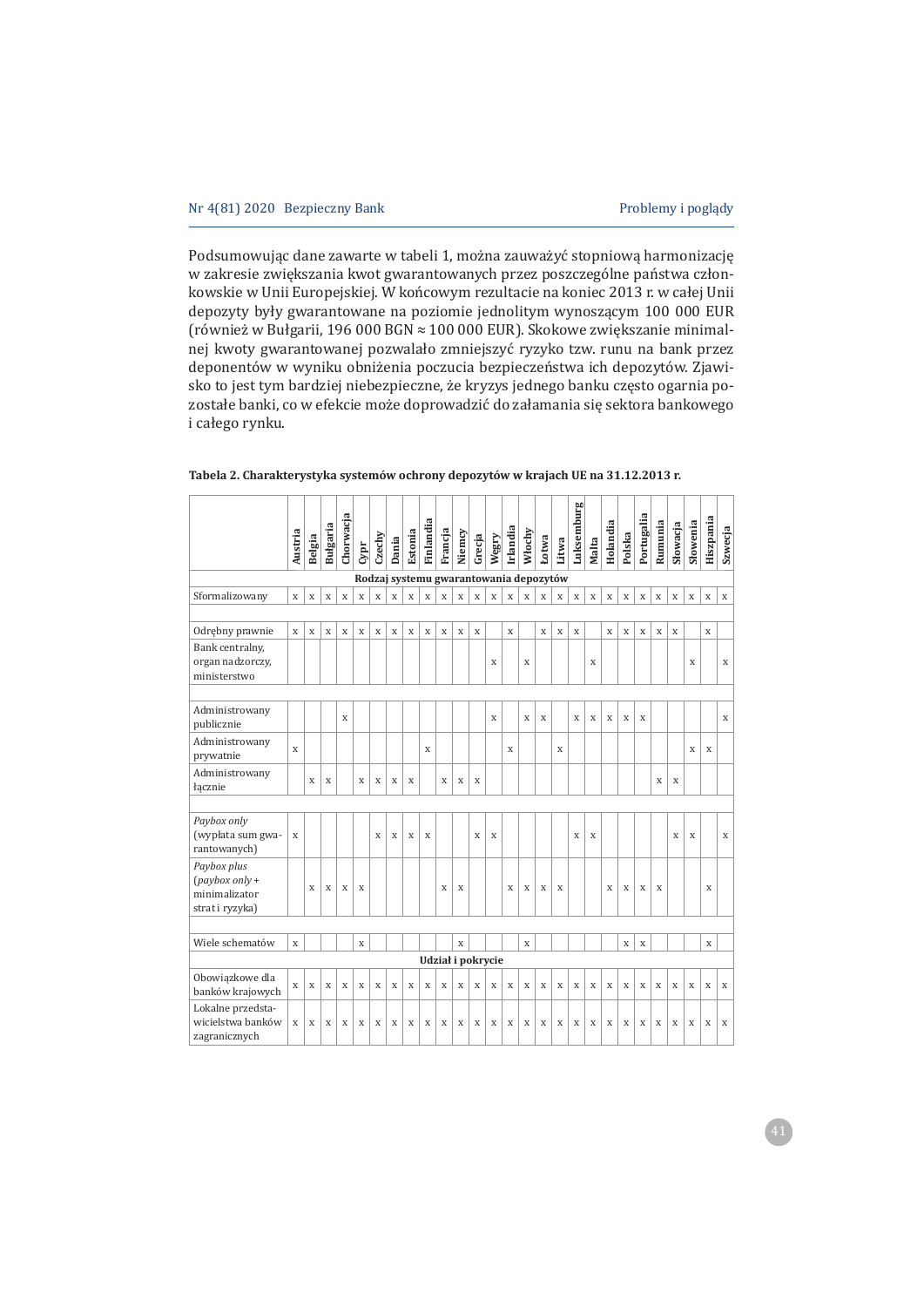# Nr 4(81) 2020 Bezpieczny Bank **Brown Bank** Problemy i poglądy

| Tabela 2 - cd. |  |  |  |
|----------------|--|--|--|
|----------------|--|--|--|

|                                             | Austria     | Belgia      | Bułgaria    | Chorwacja    | Cypr        | Czechy      | Dania       | Estonia                | Finlandia   | Francja     | Niemcy                 | Grecja             | Węgry        | Irlandia    | Włochy      | Łotwa       | Litwa     | Luksemburg | Malta       | Holandia    | Polska      | Portugalia  | Rumunia     | Słowacja    | Słowenia    | Hiszpania   | Szwecja     |
|---------------------------------------------|-------------|-------------|-------------|--------------|-------------|-------------|-------------|------------------------|-------------|-------------|------------------------|--------------------|--------------|-------------|-------------|-------------|-----------|------------|-------------|-------------|-------------|-------------|-------------|-------------|-------------|-------------|-------------|
| Lokalne oddziały<br>banków<br>zagranicznych | $\mathbf X$ | $\mathbf x$ | $\mathbf X$ |              | X           | $\mathbf x$ | X           | $\mathbf x$            | X           | X           | $\mathbf X$            | $\mathbf x$        | X            | X           | $\mathbf x$ | $\mathbf x$ | X         | X          | $\mathbf X$ | $\mathbf X$ | X           | X           | $\mathbf X$ | X           | X           | $\mathbf x$ |             |
| Depozyty<br>walutowe                        | $\mathbf X$ | $\mathbf X$ |             |              | X           | $\mathbf x$ | $\mathbf x$ | $\mathbf x$            | X           | $\mathbf X$ | $\mathbf X$            | $\mathbf x$        | $\mathbf x$  | X           | $\mathbf x$ | $\mathbf X$ | X         | X          | $\mathbf x$ | $\mathbf X$ | X           | $\mathbf X$ | $\mathbf x$ | X           | X           | $\mathbf x$ | $\mathbf X$ |
| Depozyty<br>międzybankowe                   |             |             | X           | $\mathbf{x}$ |             |             |             |                        |             |             |                        |                    |              |             |             |             |           |            |             |             |             |             |             |             |             |             |             |
| Współubezpie-<br>czenie                     |             |             |             |              |             |             |             |                        |             |             |                        |                    |              |             |             |             |           |            |             |             |             |             |             |             |             |             |             |
|                                             |             |             |             |              |             |             |             |                        |             |             | Finansowanie           |                    |              |             |             |             |           |            |             |             |             |             |             |             |             |             |             |
| Ex ante                                     |             | $\mathbf x$ | $\bar{X}$   | X            | $\mathbf x$ | $\mathbf x$ | $\mathbf x$ | $\mathbf x$            | $\mathbf x$ | $\bar{X}$   | $\mathbf{x}$           | $\mathbf x$        | $\mathbf{x}$ |             | $\mathbf x$ | $\bar{X}$   |           | X          |             | X           | $\mathbf x$ | $\bar{X}$   | $\mathbf x$ | $\bar{X}$   |             | $\mathbf X$ | $\mathbf X$ |
| Ex post                                     | $\mathbf X$ |             |             |              |             |             |             |                        |             |             |                        |                    |              | $\bar{X}$   |             |             | $\bar{x}$ |            | X           |             |             |             |             |             | $\mathbf X$ |             |             |
| Rządowe<br>finansowanie                     |             |             |             |              |             |             |             |                        |             |             |                        |                    |              |             |             |             |           |            |             |             |             |             |             |             |             |             |             |
| Prywatne<br>finansowanie                    | X           | X           | X           | X            | X           | X           | X           | X                      | X           | X           | X                      | X                  | X            | X           |             | X           | X         | X          | X           | X           | $\mathbf x$ |             | X           | X           | X           | X           | $\mathbf x$ |
| Finansowanie<br>łączone                     |             |             |             |              |             |             |             |                        |             |             |                        |                    |              |             | X           |             |           |            |             |             |             | X           |             |             |             |             |             |
| Backstop 6                                  | $\mathbf X$ | $\mathbf X$ | $\mathbf X$ | $\mathbf x$  | $\mathbf x$ |             | $\mathbf x$ | $\mathbf X$            |             |             |                        | $\mathbf{\bar{X}}$ | $\mathbf X$  | $\mathbf X$ | $\mathbf X$ |             |           | X          |             |             |             | X           | $\mathbf X$ | $\mathbf X$ | $\mathbf X$ |             |             |
|                                             |             |             |             |              |             |             |             |                        |             |             | Składki i ich podstawa |                    |              |             |             |             |           |            |             |             |             |             |             |             |             |             |             |
| Składki skorygo-<br>wane o ryzyko           |             |             |             |              |             |             |             |                        | X           | X           |                        | X                  |              | X           |             |             |           |            |             |             |             | X           | X           |             |             |             | X           |
| Podstawa                                    |             |             |             |              |             |             |             |                        |             |             |                        |                    |              |             |             |             |           |            |             |             |             |             |             |             |             |             |             |
| depozyty<br>gwarantowane                    |             |             |             | X            |             |             | X           |                        | X           |             |                        |                    |              |             |             |             |           |            |             |             |             |             |             |             |             |             | X           |
| depozyty<br>kwalifikowane                   |             | X           | X           |              | X           | X           |             | X                      |             | X           | X                      | X                  |              |             | X           | X           |           | X          |             |             |             | X           | X           | X           |             | X           |             |
| wszystkie<br>depozyty                       |             |             |             |              |             |             |             |                        |             |             |                        |                    | X            |             |             |             |           |            |             | X           | X           |             |             |             |             |             |             |
| zobowiązania<br>finansowe                   | X           |             |             |              |             |             |             |                        |             |             |                        |                    |              | X           |             |             | X         |            | X           |             |             |             |             |             | X           |             |             |
|                                             |             |             |             |              |             |             |             | Wypłaty dla deponentów |             |             |                        |                    |              |             |             |             |           |            |             |             |             |             |             |             |             |             |             |
| Na konto<br>depozytowe                      |             |             |             |              |             |             |             |                        |             |             |                        |                    |              |             |             |             |           |            |             |             |             |             |             |             |             |             |             |
| Na instytucję<br>deponenta                  | X           | X           | X           | X            | X           | X           | X           | X                      | X           | X           | X                      | X                  | X            | X           | X           | X           | X         | X          | X           | X           | X           | X           | X           | X           | X           | X           | X           |
| Na deponenta                                |             |             |             |              |             |             |             |                        |             |             |                        |                    |              |             |             |             |           |            |             |             |             |             |             |             |             |             |             |

Źródło: opracowanie własne na podstawie danych Banku Światowego, A. Demirgüç-Kunt, E. Kane and L. Laeven, Deposit Insurance Database..., op. cit.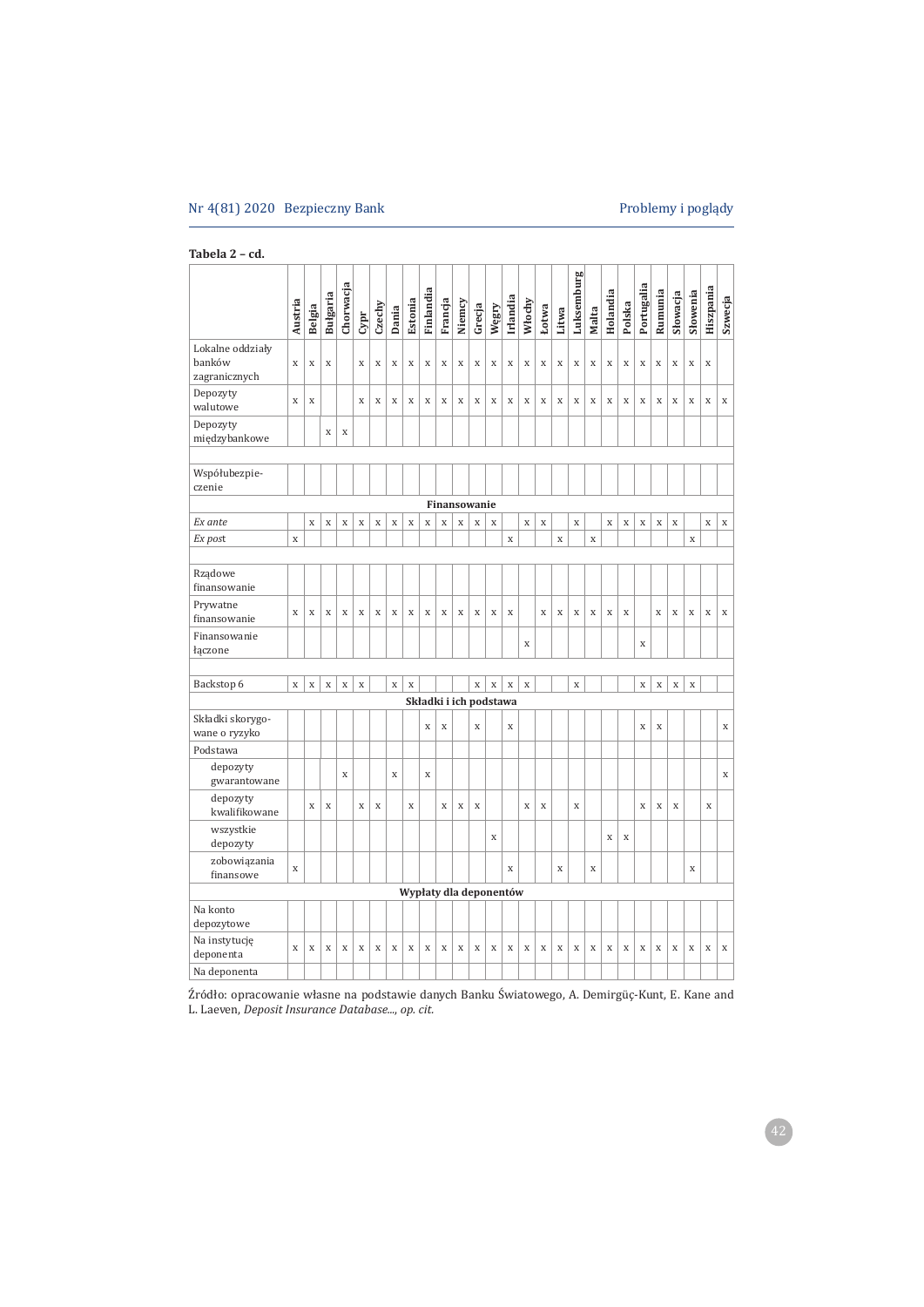Patrzac z perspektywy jednolitości pozostałych obszarów, które zostały ujete w tabeli 2, można zauważyć mała jednolitość w kilku obszarach. Miedzy innymi w wielu państwach członkowskich UE celem istnienia systemu na koniec 2013 r. była wyłącznie ochrona deponenta, która charakteryzowała się wąskim obszarem działalności, a dokładnie wypłatą sum gwarantowanych (paybox). W wielu krajach natomiast można było zaobserwować szersze podejście, gdzie celem systemu ochrony była stabilność całego systemu finansowego poprzez minimalizowanie ryzyka oraz wypłatę kwot gwarantowanych (paybox plus). Kolejnym obszarem wymagającym harmonizacji był wybór wariantów finansowania (ex post, ex ante, mające kluczowe znaczenie dla skuteczności systemów ochrony) oraz rozbieżność w metodach i podstawach obliczania składek na rzecz funduszu gwarancyjnego. Charakterystyki systemów ochrony depozytów na koniec 2013 r., zawarte w tabeli 2, potwierdzają, że droga obrana przez państwa członkowskie zmierza ku harmonizacji systemów ochrony, ale pomimo tego występowały obszary wymagające zwiększonego ujednolicenia. Proces tworzenia regulacji w Unii Europejskiej w zakresie gwarantowania depozytów składał się z kilku etapów, a jednym z ważniejszych była niewatpliwie dyrektywa 2014/49/UE.

Każdego roku, począwszy od 2016 r., EBA zbiera dane na temat dostępnych środków pieniężnych w funduszach każdego systemu gwarancji depozytów. W celu dalszego usprawnienia procesu tworzenia polityki w dziedzinie ochrony depozytów, EBA postanowił udostępniać te dane publicznie na swojej stronie internetowej, co niewątpliwie jest dużym atutem i wzorcem postępowania dla wielu krajowych podmiotów nadzorujących instytucje rynku finansowego w krająch członkowskich UE. Praktyka publikowania danych przez organy nadzorcze w UE jest różna, dlatego warto zaznaczyć, że dostęp wszystkich uczestników rynku, nawet do danych zagregowanych, może być ważną determinantą oddziałującą bezpośrednio na wzrost zaufania do instytucji nadzoru finansowego w kraju członkowskim UE, oraz pośrednio na poziom zaufania do systemu gwarantowania depozytów. Transparentność instytucji sieci bezpieczeństwa co do opisywania bieżącej sytuacji na rynku może zatem korzystnie wpływać na stabilność finansową. Korzystając z dobrodziejstwa informacyjnego EBA, możemy dokonać analizy postępów dokonanych przez poszczególne kraje członkowskie w aspekcie spełnienia wymogów wynikających z dyrektywy 2014/49/UE. Należy zaznaczyć, że z danych EBA wynika, że spośród 27 krajów UE w 24 krajach funkcjonowała jedna instytucja odpowiedzialna za gwarantowanie depozytów, natomiast w 3 krajach wskazano bardziej złożoną sytuację, a dotyczy to m.in.<sup>15</sup>:

- Austrii, Włoch, posiadających odrębne instytucje dla banków komercyjnych  $\bullet$ oraz spółdzielczych.
- Niemiec, posiadających 4 odrebne instytucie, dla banków prywatnych, banków publicznych, banków spółdzielczych oraz kas oszczednościowych<sup>16</sup>.

Opracowanie własne na podstawie danych: www.eba.europa.eu/regulation-and-policy/recovery-and-resolution/deposit-guarantee-schemes-data (dostęp: 13.10.2020).

<sup>&</sup>lt;sup>16</sup> Cz. Lipiński, Tworzenie Europejskiego Systemu Gwarantowania Depozytów, "Bezpieczny Bank" 2019, Nr 1(74), s. 59.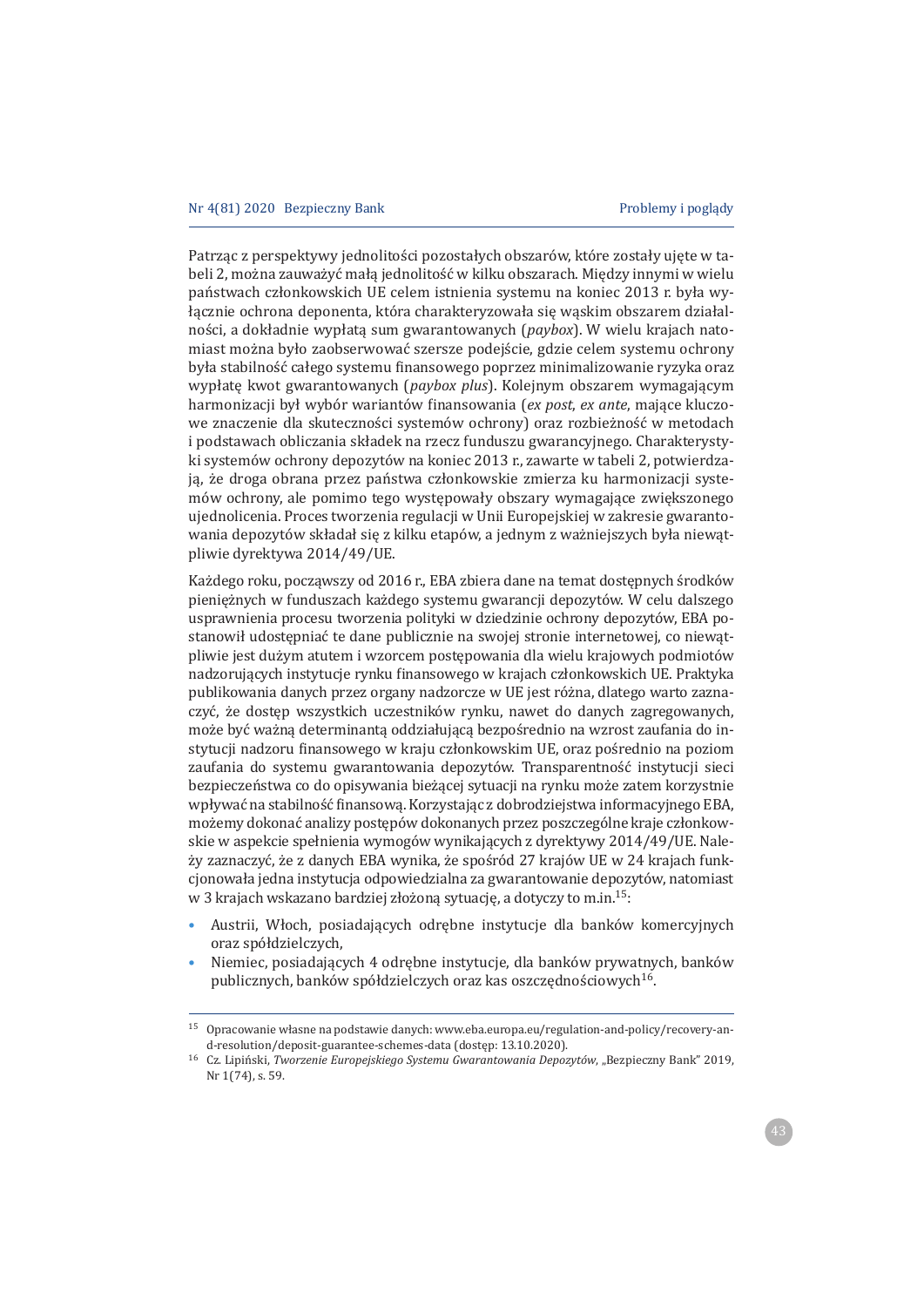Łącznie w całej Unii Europejskiej na koniec 2019 roku funkcjonowały 32 podmioty odpowiedzialne za gwarantowanie depozytów. Dane publikowane przez EBA, częściowo znajdujące się w tabeli 3, dotyczą instytucji wskazanych w art. 2, ust. 1 dyrektywy 2014/49/UE<sup>17</sup>.

| Kraj      |         |      | Wskaźnik pokrycia<br>$(w\% )$ |      |      | Wolumen<br>depozytów<br>$(w$ tys. $EUR)$ | Dostepne fundusze<br>w krajowym<br>systemie ochrony<br>(w tys. EUR) |  |  |  |
|-----------|---------|------|-------------------------------|------|------|------------------------------------------|---------------------------------------------------------------------|--|--|--|
|           | 2015    | 2016 | 2017                          | 2018 | 2019 |                                          | 2019                                                                |  |  |  |
| Austria   | 0,04    | 0,13 | 0,22                          | 0,30 | 0,38 | 228 064 280                              | 873 000                                                             |  |  |  |
| Belgia    | 0,79    | 0,76 | 0,96                          | 1,18 | 1,31 | 303 115 457                              | 3 960 763                                                           |  |  |  |
| Bułgaria  | 1,17    | 1,18 | 0,96                          | 0,76 | 0.79 | 23 545 153                               | 185 178                                                             |  |  |  |
| Chorwacja | 2.53    | 2,25 | 2,50                          | 2,88 | 3,01 | 27 051 407                               | 813 180                                                             |  |  |  |
| Cypr      | 0,60    | 0,43 | 0,34                          | 0,25 | 0,25 | 26 117 600                               | 65 400                                                              |  |  |  |
| Czechy    | 1,43    | 1,30 | 1,34                          | 1,29 | 1,31 | 102 718 440                              | 1340720                                                             |  |  |  |
| Dania     | 1,24    | 1,22 | 1,21                          | 1,28 | 1,16 | 101 906 420                              | 1 1 8 4 4 0 8                                                       |  |  |  |
| Estonia   | 3,20    | 3,02 | 2,64                          | 2,37 | 1,70 | 14 259 337                               | 241883                                                              |  |  |  |
| Finlandia | 1,38    | 1,34 | 2,10                          | 0,89 | 0,90 | 134 035 077                              | 1 2 1 0 2 1 6                                                       |  |  |  |
| Francia   | 0,30    | 0,32 | 0,33                          | 0,35 | 0,37 | 1 212 909 676                            | 4 4 8 1 9 0 0                                                       |  |  |  |
| Grecia    | 1,38    | 1,39 | 1,45                          | 1,43 | 1,40 | 110 779 900                              | 1550800                                                             |  |  |  |
| Hiszpania | 0,14    | 0,22 | 0,27                          | 0,28 | 0,41 | 759 687 057                              | 3 088 957                                                           |  |  |  |
| Holandia  | 0,00    | 0,07 | 0,16                          | 0,23 | 0,36 | 513 121 006                              | 1824008                                                             |  |  |  |
| Irlandia  | 0,00    | 0,10 | 0,16                          | 0,30 | 0,40 | 109 981 700                              | 437210                                                              |  |  |  |
| Litwa     | $-0.75$ | 0,20 | 0,42                          | 0,43 | 0,81 | 13 318 570                               | 107850                                                              |  |  |  |

| Tabela 3. Wskaźnik pokrycia depozytów gwarantowanych w krajach UE w latach 2015–2019 |  |
|--------------------------------------------------------------------------------------|--|
|--------------------------------------------------------------------------------------|--|

<sup>17</sup> EBA w swoich raportach w nieco odmienny sposób od SRB podaje wartości wolumenów depozytów i dostepnych funduszy w krajowych systemach ochrony. EBA publikuje wartości w odniesieniu do stanu na koniec roku badanego (np. 31 grudnia roku X), zaś SRB przedstawia wartość średnią wyciągniętą z czterech kwartałów roku badanego. Dyrektywa Parlamentu Europejskiego i Rady 2014/59/UE z dnia 15.05.2014 r. ustanawiająca ramy na potrzeby działań naprawczych oraz restrukturyzacji i uporzadkowanej likwidacji w odniesieniu do instytucji kredytowych i firm inwestycyjnych oraz J. Cariboni, K.V. Branden, F. Campolongo, M. De Cesare (2008), Deposit protection in the EU: State of play and future prospects, "Journal of Banking Regulation", Vol. 9, No. 2, oraz G. Boccuzzi, The European *Banking Union, Supervision and Resolution*, Palgrave Macmillan UK (2016).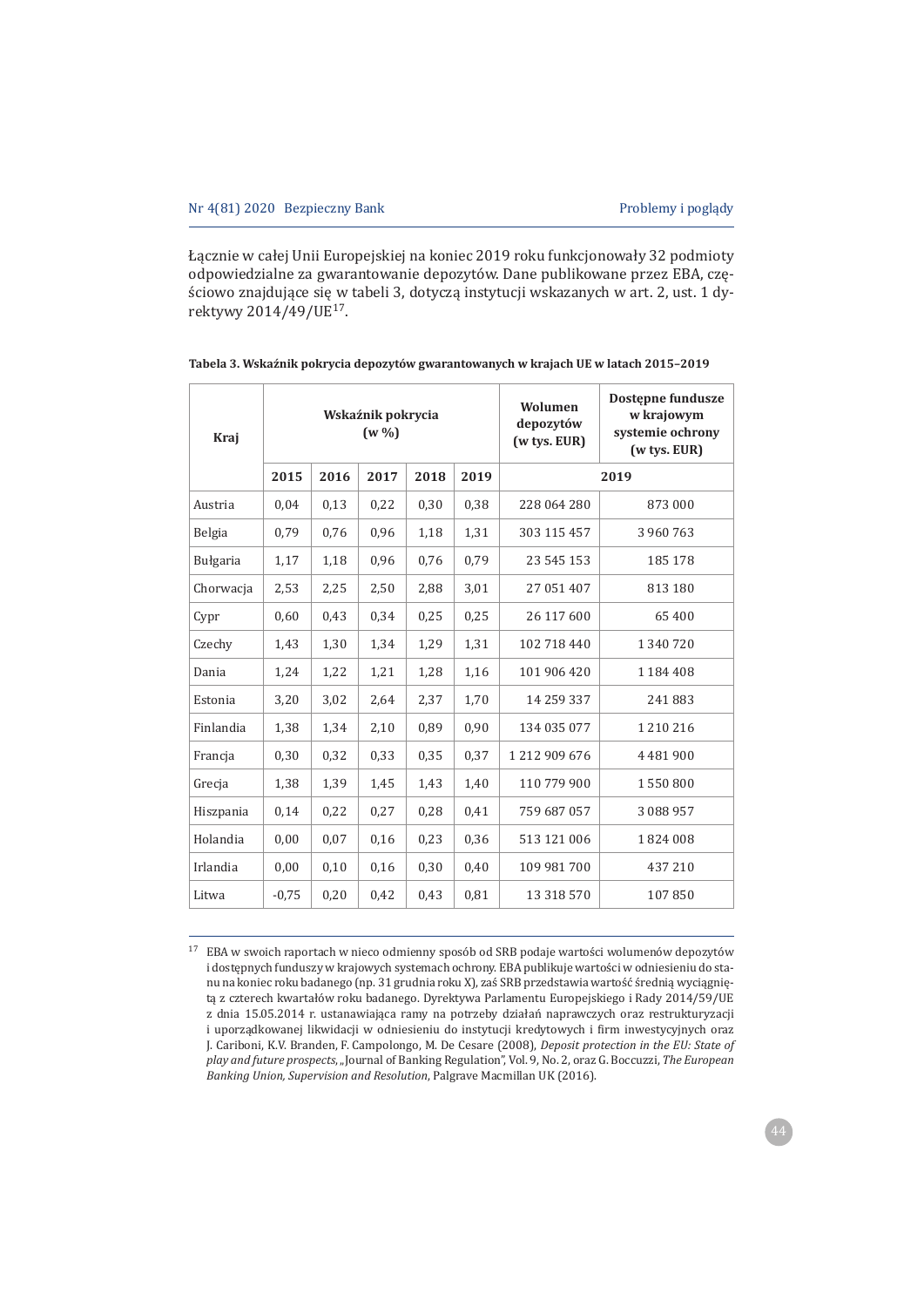| Kraj                    |      |      | Wskaźnik pokrycia<br>$(w\% )$ |      |      | Wolumen<br>depozytów<br>(w tys. EUR) | Dostępne fundusze<br>w krajowym<br>systemie ochrony<br>(w tys. EUR) |
|-------------------------|------|------|-------------------------------|------|------|--------------------------------------|---------------------------------------------------------------------|
|                         | 2015 | 2016 | 2017                          | 2018 | 2019 |                                      | 2019                                                                |
| Luksem-<br>burg         | 0,00 | 0,26 | 0,51                          | 0,76 | 0,85 | 33 445 000                           | 283 270                                                             |
| Łotwa                   | 1,35 | 1,72 | 1,83                          | 2,14 | 0,30 | 8 3 6 6 3 0 0                        | 25 300                                                              |
| Malta                   | 1,17 | 1,19 | 1,01                          | 0,97 | 0,93 | 12 988 494                           | 121 203                                                             |
| Niemcy                  | 0,28 | 0,34 | 0,40                          | 0,45 | 0,48 | 1899 215 300                         | 9024630                                                             |
| Polska                  | 1,56 | 1,63 | 1,69                          | 1,78 | 1,78 | 204 028 204                          | 3 623 176                                                           |
| Portugalia              | 1,33 | 1,30 | 1,29                          | 1,25 | 1,21 | 148 518 153                          | 1804438                                                             |
| Rumunia                 | 3,28 | 3,40 | 3,17                          | 3,01 | 2,96 | 44 047 330                           | 1 303 170                                                           |
| Słowacja                | 0,67 | 0,66 | 0,63                          | 0,63 | 0,58 | 36 527 760                           | 211 100                                                             |
| Słowenia                | 0,00 | 0,09 | 0,18                          | 0,28 | 0,37 | 20 118 130                           | 73 460                                                              |
| Szwecja                 | 2,26 | 2,26 | 1,76                          | 2,57 | 2,55 | 165 984 610                          | 4 240 530                                                           |
| Węgry                   | 1,17 | 0,32 | 0,35                          | 0,20 | 0,54 | 34 085 770                           | 183 945                                                             |
| Włochy                  | 0,23 | 0,09 | 0,16                          | 0,24 | 0,24 | 733 703 608                          | 1783843                                                             |
| UE<br>średnia<br>arytm. | 0,96 | 0.03 | 1,04                          | 0,56 | 1,01 | Σ7 021 639 738                       | ∑44 043 538                                                         |

#### **Tabela 3 – cd.**

Źródło: opracowanie własne na podstawie danych: www.eba.europa.eu/regulation-and-policy/recovery -and-resolution/deposit-guarantee-schemes-data (dostep: 13.10.2020).

Interpretując dane zawarte w tabeli 3 należy wspomnieć m.in. o różnorodności mechanizmów finansowania państw członkowskich. Dane te zatem powinny być interpretowane osobno w kontekście każdego kraju i nie powinny być wykorzystywane do bezpośredniego porównywania depozytów w odniesieniu do innych krajów UE z kilku powodów:

- Różnych punktów startowych. Systemy gwarancji miały różne modele finansowania przed dyrektywą 2014/49/UE, ponadto niektóre systemy gwarancji depozytów korzystały już z docelowego modelu finansowania, a w wielu przypadkach zgromadziły już fundusze znacznie przekraczające wymagane w dyrektywie minimum na poziomie 0,8% (np. Polska w roku 2015 osiągnęła już poziom docelowy).
- · Różnych poziomów wykorzystania systemów ochrony depozytów w latach 2015-2020. Ze względu, że fundusze w wielu państwach członkowskich są wy-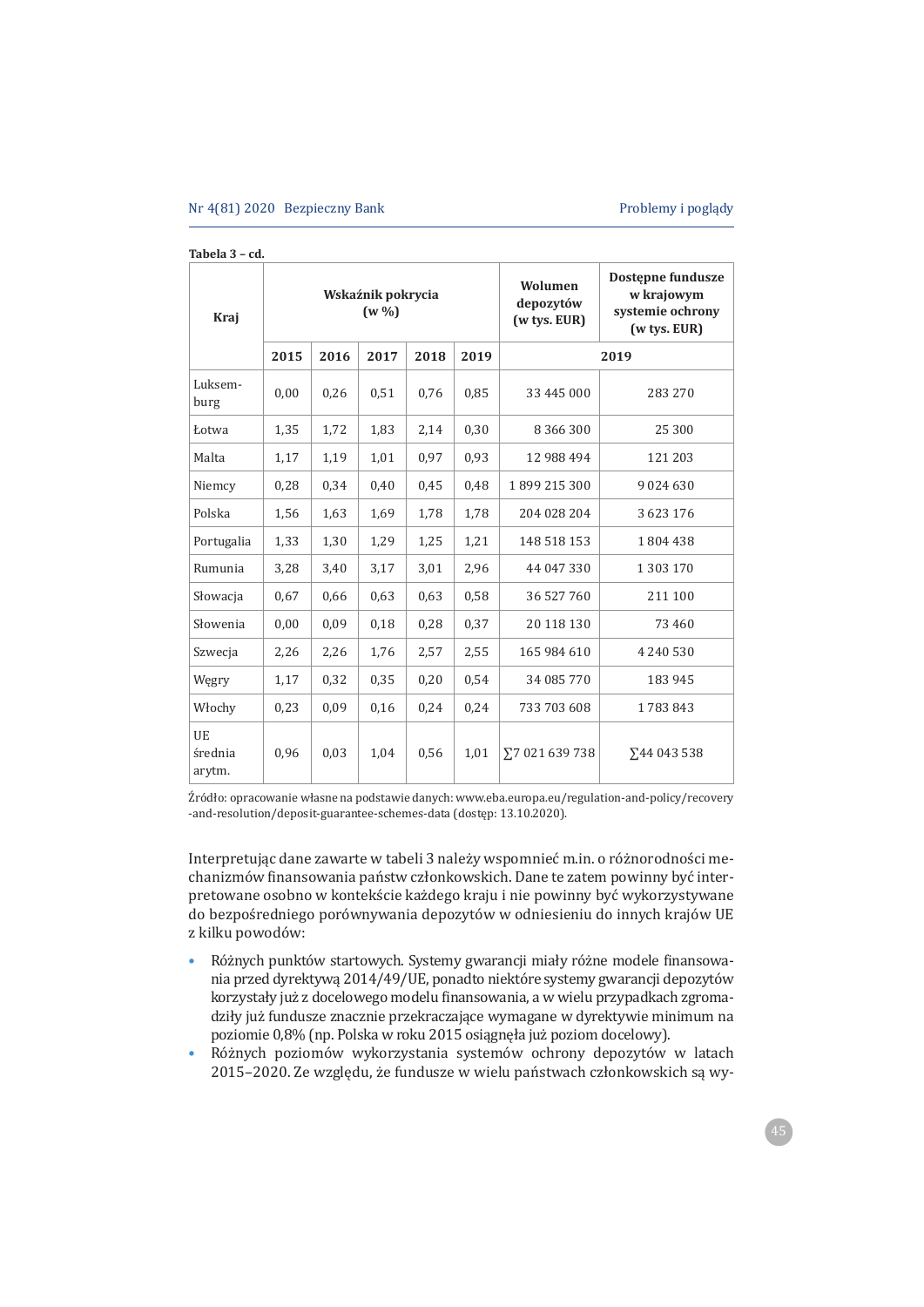korzystywane w cześci lub nawet w całości m.in. do wypłat sum gwarantowanych (ten aspekt zostanie szerzej omówiony w dalszej części artykułu).

- Różne poziomy docelowe. Docelowy, minimalny poziom docelowy funduszy może się różnić w państwach członkowskich. W większości przypadków docelowy poziom środków gwarantowanych wynosi co najmniej 0,8% gwarantowanych depozytów, co oznacza, że poszczególne kraje mogą ustalić wyższy niż minimalny poziom docelowy funduszy. W drodze odstępstwa, o czym wspomniano już wcześniej w artykule, jeżeli jest to należycie uzasadnione i po zatwierdzeniu przez Komisję Europejska – kraje członkowskie mogą mieć obniżony poziom docelowy, jednak nie niższy niż 0,5% (np. Francja zawnioskowała do Komisji o obniżenie poziomu docelowego $1^{18}$  gwarantowanych depozytów, pod warunkiem spełnienia następujących warunków<sup>19</sup>:
	- obniżenie poziomu opiera się głównie na założeniu istnienia małego prawdopodobieństwa wykorzystania znacznej części dostępnych środków finansowych na działania w celu ochrony deponentów, inne niż przewidziane w art. 11(2-6) dyrektywy 2014/49/UE,
	- sektor bankowy, w którym działają instytucję kredytowe należące do systemu gwarancji depozytów, wykazuje wysoki poziom koncentracji - duża liczba aktywów należy do małej liczby instytucji kredytowych lub grup bankowych podlegających nadzorowi na zasadzie skonsolidowanej, które z powodu ich wielkości zostaną w przypadku niewypłacalności prawdopodobnie objęte procedurą restrukturyzacji i uporządkowanej likwidacji.
- Alternatywne formy finansowania, które mogły obejmować tymczasowe finansowanie przez państwo. Niektóre systemy ochrony depozytów mogły również pobierać nadzwyczajne składki od instytucji objętych systemem gwarancji.

Na 31 grudnia 2019 r., spośród 27 państw członkowskich UE, 14 spełniało minimalny wskaźnik pokrycia na poziomie 0,8%, pozostałe mają czas do 3 lipca 2024 r. na spełnienie warunku, a w uzasadnionych sytuacjach okres ten może zostać wydłużony o dodatkowe 4 lata, jeśli system gwarancji depozytów dokonał łącznych wypłat przekraczających 0,8% kwoty gwarantowanych depozytów<sup>20</sup>. W tym 4-letnim horyzoncie czasowym składki powinny być możliwie równomiernie rozłożone w czasie do osiągnięcia poziomu docelowego, przy jednoczesnym uwzględnieniu fazy cykli koniunkturalnych oraz efektów procyklicznych, jakie mogą mieć wpływ na pozycję finansową instytucji członkowskich<sup>21</sup>. W celu zrozumienia przyczyn zróżnicowanej dynamiki wskaźnika pokrycia należy przeanalizować tabelę 4, w której zawarto wypłaty na rzecz deponentów banków upadłych. W tabeli 4 przedstawiono wypłaty w wybranych krajach UE, które zostały opublikowane przez EBA.

<sup>&</sup>lt;sup>18</sup> Spośród państw członkowskich UE, 31.01.2019 r. Francja wystąpiła o obniżenie poziomu docelowego do pułapu 0.5% i do 13.10.2020 r. nie uzyskała odpowiedzi, www.europarl.europa.eu/doceo/ document/E-8-2019-000550\_EN.html (dostęp: 13.10.2020).

<sup>19</sup> Dvrektywa 2014/49/UE, art. 10(2).

 $20$  *Ibidem*, art. 10(2).

<sup>&</sup>lt;sup>21</sup> Wytyczne w sprawie metod obliczania składek na rzecz systemów gwarancji depozytów, European Banking Authority, EBA/GL/2015/10, 22.09.2015 r., s. 6.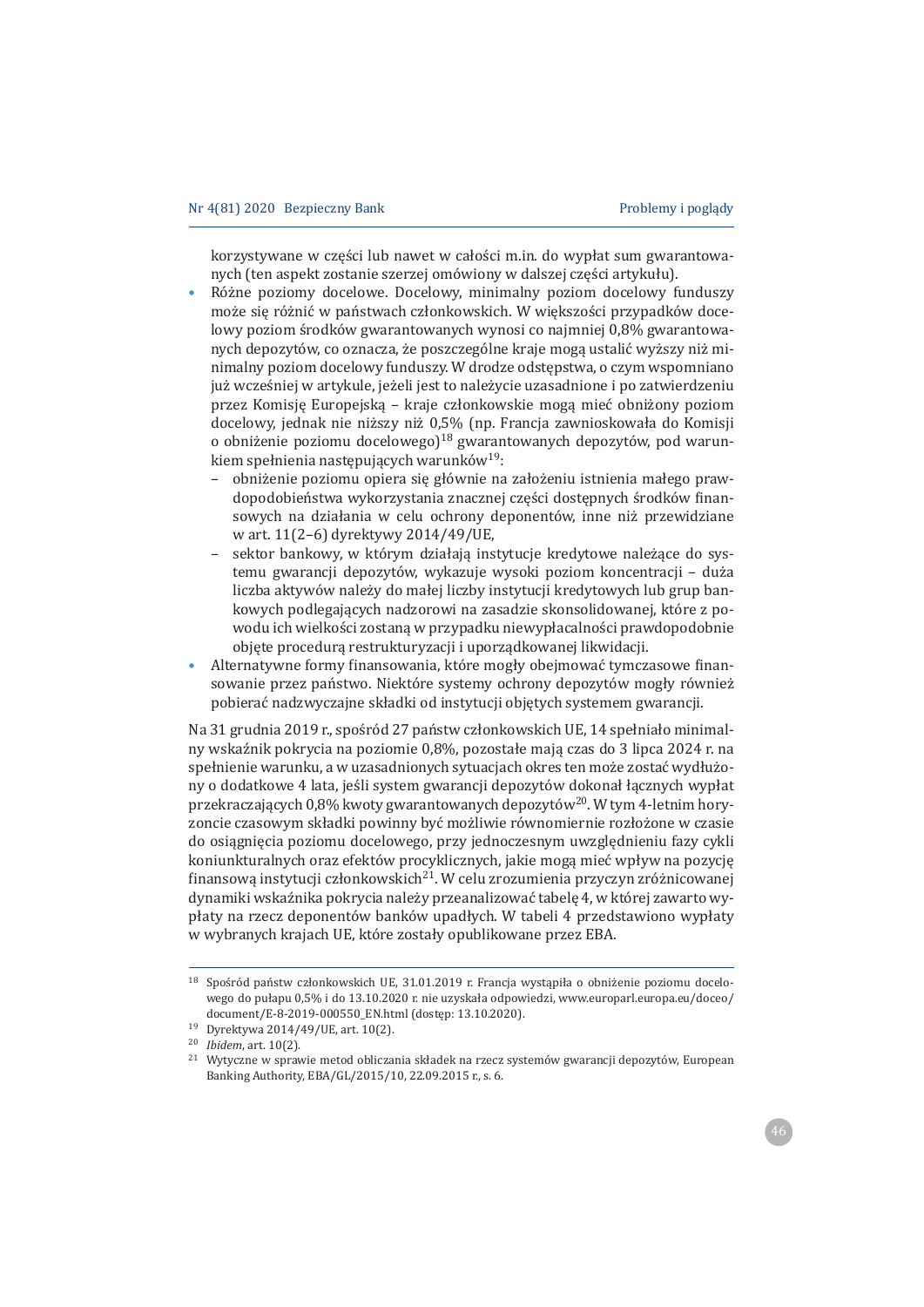| Kraj       | Wykorzystane<br>fundusze<br>(w mln EUR) | Wypłata na rzecz klientów                                   |
|------------|-----------------------------------------|-------------------------------------------------------------|
| Chorwacja  | 50,87                                   | Banka splitsko - dalmatinska                                |
| Estonia    | 93,40                                   | Versobank                                                   |
|            | 1,38                                    | Namu                                                        |
|            | 11,51                                   | <b>Baltija</b>                                              |
|            | 20,40                                   | Vilniaus kreditas                                           |
| Litwa      | 10,56                                   | Centro taupomoji kasa                                       |
|            | 16,68                                   | Taupkase                                                    |
| Luksemburg | 14,00                                   | <b>ABLV Bank Luxembourg</b>                                 |
|            | 279,00                                  | JSC PNB Banka                                               |
| Łotwa      | 487,00                                  | <b>ABLV Bank</b>                                            |
|            | 33,70                                   | <b>BS Nadarzyn</b>                                          |
|            | 66,10                                   | Wielkopolska Spółdzielcza Kasa<br>Oszczędnościowo-Kredytowa |
| Polska     | 39,30                                   | Twoja Spółdzielcza Kasa Oszczędnościowo-Kredytowa           |
| 27,30      |                                         | <b>SKOK Nike</b>                                            |
|            | 28,20                                   | SKOK Wybrzeże                                               |
|            | 5,40                                    | <b>BS</b> Grebów                                            |

Tabela 4. Wykorzystanie funduszy systemu gwarancji w wybranych krajach UE w latach 2015-2019

Źródło: opracowanie własne na podstawie danych: www.eba.europa.eu/regulation-and-policy/recovery-and-resolution/notifications-on-resolution-cases-and-use-of-dgs-funds/italy (dostęp: 13.10.2020).

Poziom pokrycia depozytów w Polsce, pomimo wielu wypłat z tytułu upadłości banków, nadal pozostaje na poziomie wyższym niż oczekiwany i wynosił na koniec 2019 roku 1,78%. Bezpieczny pułap w krajowym systemie ochrony depozytów w Polsce to konsekwencja systemu hybrydowego, relatywnie nieistotnych dla systemu upadłości, wysokiego współczynnika (ponad poziom minimalny) zapisanego w Ustawie z dnia 10 czerwca 2016 r. - o Bankowym Funduszu Gwarancyjnym, systemie gwarantowania depozytów oraz przymusowej restrukturyzacji oraz przede wszystkim wysokich obciażeń finansowych, na które banki się skarża. W tabeli 4 można również dostrzec kraje, których poziom pokrycia znacząco zmalał w ostatnich latach, np. Łotwa, Estonia. Łotwa w ostatnim okresie z krajów posiadających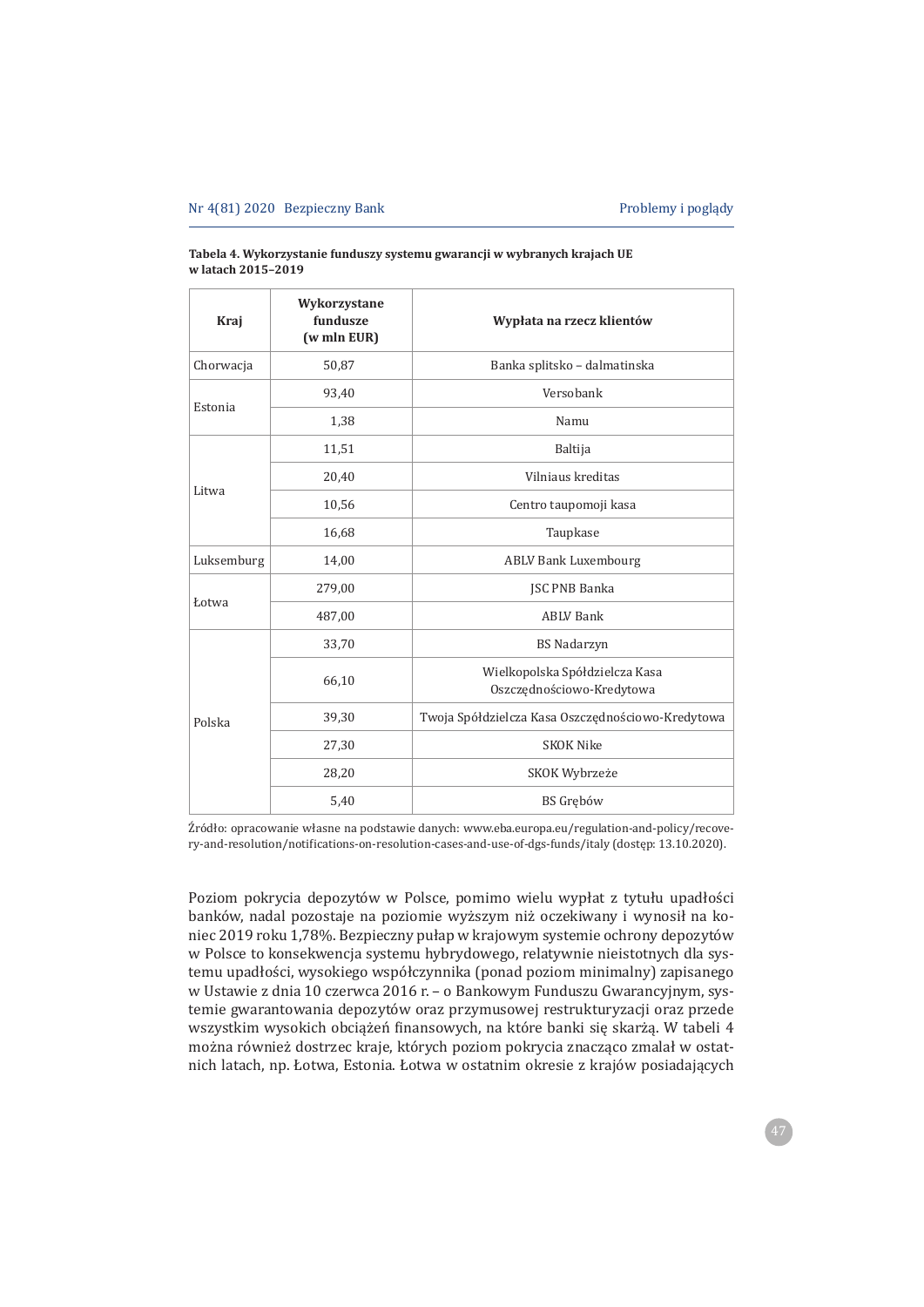jeden z wyższych wskaźników pokrycia depozytów w UE spadła do grupy krajów z najniższym wskaźnikiem pokrycia. Jest to związane m.in. z postępowaniem upadłościowym prowadzonym m.in. w "AS PNB Banka"<sup>22</sup>, będącym jednym z najstarszych banków komercyjnych na Łotwie, utworzonym w 1992 r., posiadającym aktywa na poziomie 550 mln EUR oraz wartość depozytów 472 mln EUR (dane na koniec 1Q 2019 r.)<sup>23</sup>. Obniżka wskaźnika poziomu pokrycia to często efekt upadłości systemowych z dużymi wypłatami oraz innych obciążeń w postaci np. przekazywania środków z krajowych systemów gwarantowania do ratowania banków i tym samym finansowania procesów restrukturyzacji lub uporządkowanej likwidacji, dlatego porównywanie bez szerszej analizy poziomu pokrycia depozytów pomiędzy poszczególnymi państwami członkowskimi w UE może przynieść błędne wnioski.

|                |                                                         |                                                                                                | Zgodność z dyrektywą 2014/49/UE w zakresie:                                                                    |
|----------------|---------------------------------------------------------|------------------------------------------------------------------------------------------------|----------------------------------------------------------------------------------------------------------------|
| Kraj           | Poziom<br>docelowy<br>wskaźnika<br>pokrycia<br>$(w\% )$ | Metod obliczania składek<br>na rzecz systemu<br>gwarancji depozytów<br>(dane na 07.10.2020 r.) | Deklaratywna liczba<br>dni pracujących<br>na wypłatę kwoty<br>podlegającej zwrotowi<br>(dane na 14.10.2020 r.) |
|                |                                                         | Zgodny                                                                                         | liczba dni                                                                                                     |
| Austria        | 0,8                                                     | Tak                                                                                            | 7                                                                                                              |
| Belgia         | 0,8                                                     | Tak                                                                                            | 15                                                                                                             |
| Bułgaria       | $\mathbf{1}$                                            | Tak                                                                                            | 7                                                                                                              |
| Chorwa-<br>cja | 2,5                                                     | Tak                                                                                            | 15                                                                                                             |
| Cypr           | 0,8                                                     | tak                                                                                            | $15*$                                                                                                          |
| Czechy         | 0,8                                                     | tak                                                                                            | 7                                                                                                              |
| Dania          | 0,8                                                     | tak                                                                                            | 7                                                                                                              |
| Estonia        | 1,66                                                    | tak                                                                                            | 7                                                                                                              |
| Finlandia      | 0,8                                                     | nie                                                                                            | 7                                                                                                              |
| Francja        | 0,5                                                     | tak                                                                                            | $15*$                                                                                                          |
| Grecja         | 1,39                                                    | tak                                                                                            | 7                                                                                                              |

**Tabela 5. SpeÏnienie wybranych wymogów wynikaj¦cych z dyrektywy 2014/49/UE przez paÑstwa czÏonkowskie Unii Europejskiej** 

<sup>&</sup>lt;sup>22</sup> www.pnbbanka.eu/en/residents/privatperson (dostęp: 15.10.2020).

<sup>&</sup>lt;sup>23</sup> www.bankingsupervision.europa.eu/press/pr/date/2019/html/ssm.pr190815~b8e2038aa9. en.html (dostęp: 15.10.2020).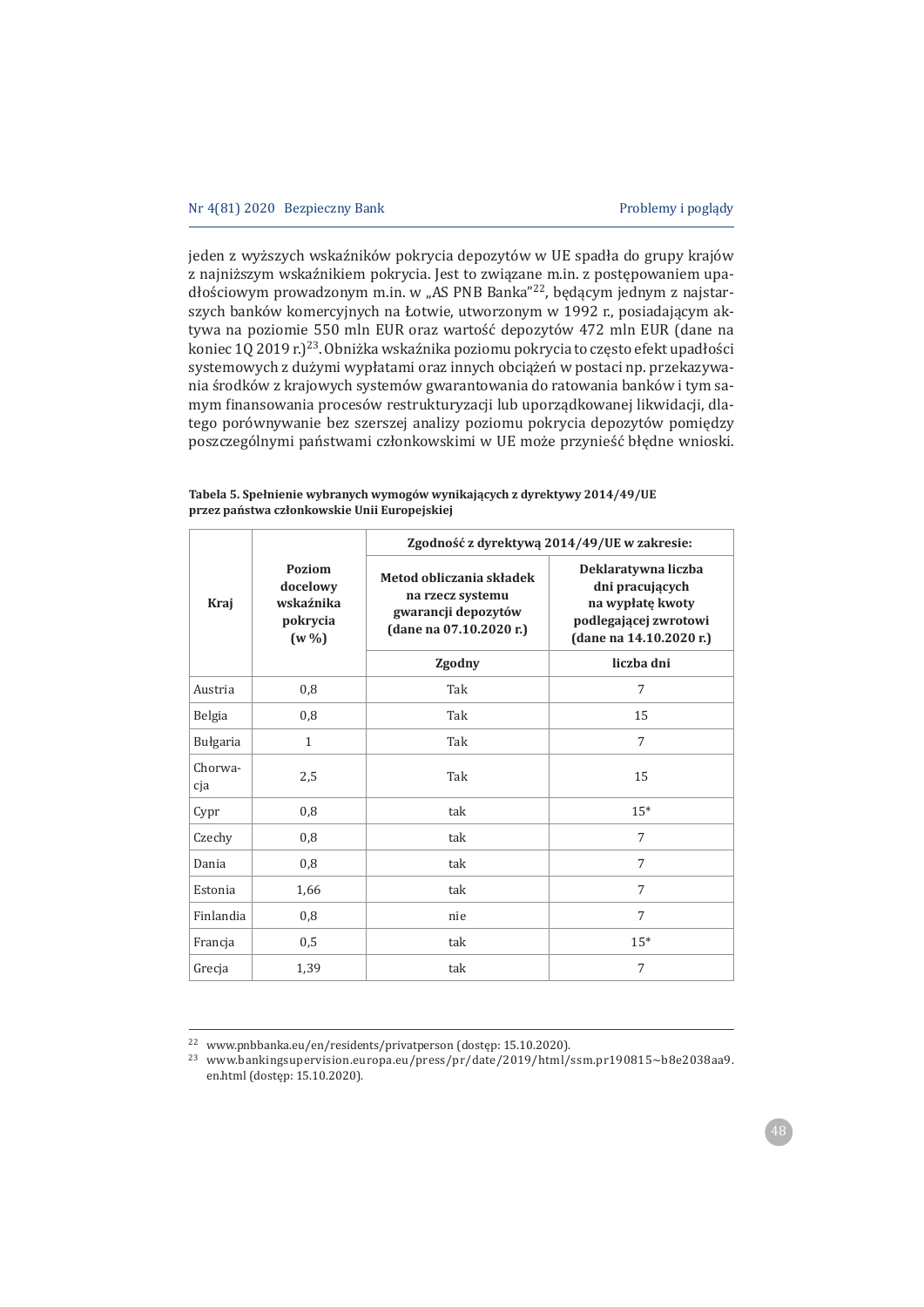#### Nr 4(81) 2020 Bezpieczny Bank Problemy i poglądy

| Tabela 5 |  | – cd. |
|----------|--|-------|
|----------|--|-------|

|                 |                                                                       | Zgodność z dyrektywą 2014/49/UE w zakresie:                                                    |                                                                                                                |
|-----------------|-----------------------------------------------------------------------|------------------------------------------------------------------------------------------------|----------------------------------------------------------------------------------------------------------------|
| Kraj            | <b>Poziom</b><br>docelowy<br>wskaźnika<br>pokrycia<br>$(w\% )$        | Metod obliczania składek<br>na rzecz systemu<br>gwarancji depozytów<br>(dane na 07.10.2020 r.) | Deklaratywna liczba<br>dni pracujących<br>na wypłatę kwoty<br>podlegającej zwrotowi<br>(dane na 14.10.2020 r.) |
|                 |                                                                       | Zgodny                                                                                         | liczba dni                                                                                                     |
| Hiszpa-<br>nia  | 0,8                                                                   | tak                                                                                            | 15                                                                                                             |
| Holandia        | 0,8                                                                   | tak                                                                                            | 15                                                                                                             |
| Irlandia        | 0,8                                                                   | tak                                                                                            | $15*$                                                                                                          |
| Litwa           | 0,8                                                                   | tak                                                                                            | 12                                                                                                             |
| Luksem-<br>burg | 1,6                                                                   | tak                                                                                            | 7                                                                                                              |
| Łotwa           | 0,8                                                                   | nie                                                                                            | 8                                                                                                              |
| Malta           | 1,3                                                                   | Tak                                                                                            | $15*$                                                                                                          |
| Niemcy          | 0,8                                                                   | Tak                                                                                            | 7                                                                                                              |
| Polska          | 2,6<br>(w bankach<br>i oddziałach<br>banków zagr.)<br>1<br>(w kasach) | tak (KNF)<br>nie (BFG - nie zamierza<br>stosować się)                                          | 7                                                                                                              |
| Portuga-<br>lia | 0,8                                                                   | nie (zamierza stosować się)                                                                    | 15                                                                                                             |
| Rumunia         | 3,43                                                                  | Tak                                                                                            | 7                                                                                                              |
| Słowacja        | 0,8                                                                   | Tak                                                                                            | 15                                                                                                             |
| Słowenia        | 0,8                                                                   | Tak                                                                                            | 15                                                                                                             |
| Szwecja         | 0,8                                                                   | Tak                                                                                            | 7                                                                                                              |
| Węgry           | 0,8                                                                   | Tak                                                                                            | 15                                                                                                             |
| Włochy          | 0,8                                                                   | Tak                                                                                            | 7                                                                                                              |

\* w celu potwierdzenia informacji znajdujących się na stronach internetowych instytucji odpowiedzialnych za gwarantowanie depozytów wysłano zapytanie do Centralnego Banku Cypru, ACPR we Francji, DGS w Irlandii oraz DCS na Malcie. Do 16.10.2020 r. nie uzyskano odpowiedzi zwrotnych.

Źródło: opracowanie własne na podstawie danych: Guidelines compliance table, Guidelines on methods for calculating contribututions to deposit guarantee schemes (DGSs), European Banking Authority, EBA/GL/2015/10Appendix 1, 06.2020 r. oraz 32 stron internetowych instytucji odpowiedzialnych za gwarantowanie depozytów w 27 państwach członkowskich UE.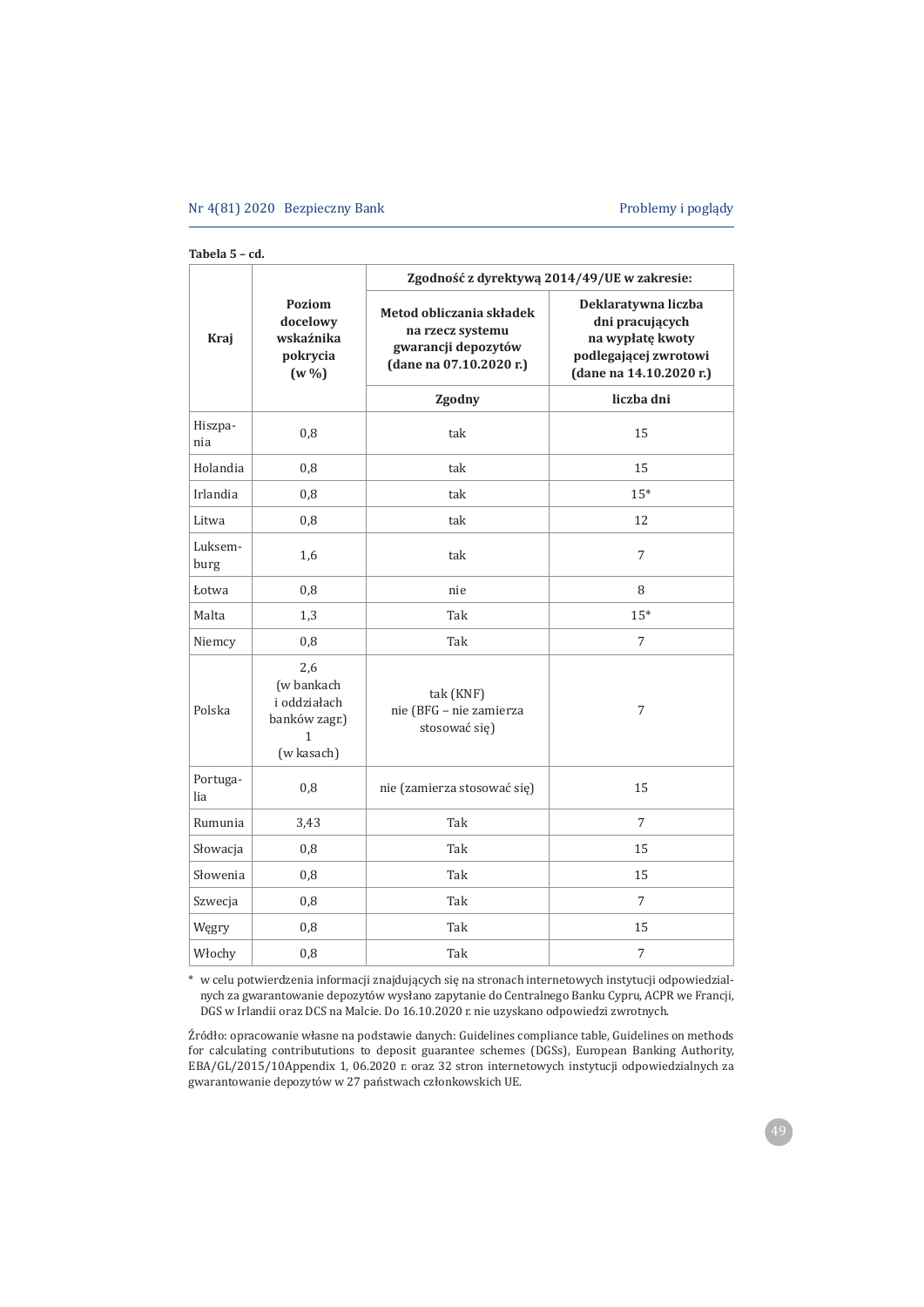Analiza informacji znajdujących się na stronach internetowych wszystkich podmiotów odpowiedzialnych za gwarantowanie depozytów w UE oraz wykorzystanie danych empirycznych pochodzących ze strony EBA pozwoliło na przegląd wdrożenia wybranych wymogów finansowych i niefinansowych wynikających z dyrektywy 2014/49/UE w poszczególnych krajach. W tabeli 5 nie ujęto informacji, które były w pełni jednolite dla każdego państwa członkowskiego, w zakresie:

- wariantów aktualnego sposobu finansowania (ex ante),  $\bullet$
- wysokości aktualnej kwoty gwarantowanej (min. 100 000 EUR).

Dodatkowo z tablic zgodności opublikowanych przez EBA, odnoszących się do obowiązku przeprowadzania testów warunków skrajnych, wynika, że wszystkie organy odpowiedzialne za gwarantowanie depozytów stosują się do wytycznych i tym samym do dyrektywy 2014/49/UE<sup>24</sup>.

W dniu 14.10.2020 r. wszystkie kraje UE deklarowały zgodność terminów wypłat na swoich stronach internetowych w odniesieniu do okresów zapisanych w dyrektywie, które wynosiły<sup>25</sup>:

- 20 dni roboczych do 31.12.2018 r.
- 15 dni roboczych od 01.01.2019 r. do 31.12.2020 r.,
- 10 dni roboczych od 01.01.2020 r. do 31.12.2023 r.,
- 7 dni roboczych od 01.01.2024 r.

Można zauważyć, że blisko 48% krajów UE zadeklarowało okres wypłaty do 7 dni, do którego państwa były zobligowane dopiero w 2024 roku, zatem harmonizacja w niektórych obszarach wygląda sprawniej niż przyjęta skokowo w dyrektywie (przynajmniej z perspektywy deklaracji). W jednym z raportów EBA pt. "Report on the peer review of Deposit Guarante Scheme (DGS) stress tests and the resiliance of DGs" dowiadujemy się szczegółów z przeprowadzonych przez 32 systemy ochrony depozytów w 27 państwach członkowskich testów warunków skrajnych, które miały miejsce do 03.07.2019 r. W rezultacie raport przedstawia 45 obszarów do doskonalenia oraz 20 dobrych praktyk. EBA doszedł do wniosku, że testy warunków skrajnych przeprowadzane przez systemy gwarancji depozytów stały się uznanym narzędziem dla systemów gwarancji depozytów<sup>26</sup>.

<sup>&</sup>lt;sup>24</sup> Compliance table, Guidelines on stress tests of deposit guarantee schemes under Directive 2014/49/UE, European Banking Authotiry, EBA/GL/2016/04 Appendix 1, 06.03.2017 r.

<sup>&</sup>lt;sup>25</sup> Dyrektywa 2014/49/UE, art. 8(2).

<sup>&</sup>lt;sup>26</sup> Report on the peer review of Deposit Guarante Scheme (DGS) stress tests and the resiliance of DGs, European Banking Authority, EBA/REP/2020/18, 17.06.2020 r., s. 63.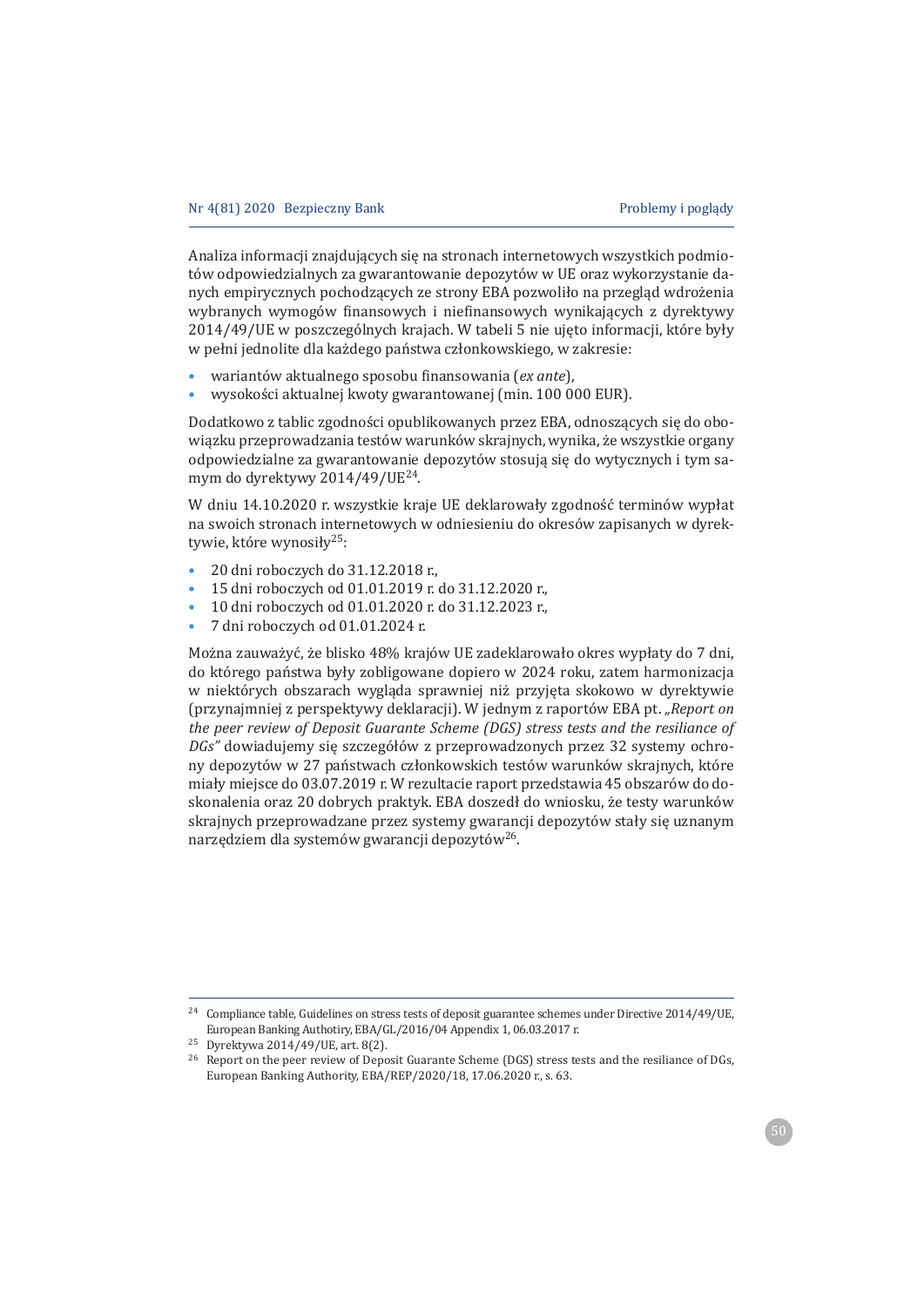

Rysunek 2. Liczba dni od stwierdzenia niedostępności depozytów do momentu udostępnienia kwoty podlegającej zwrotowi

Źródło: opracowanie własne na podstawie danych: Report on the peer review of Deposit Guarante Scheme (DGS) stress tests and the resiliance of DGs, op. cit., s. 126.

Z rysunku 2 wynika, że praktyka w zakresie liczby dni oczekiwania na zwrot środków w wielu przypadkach jest zgodna z deklaracją zawartą na stronie internetowej krajowego podmiotu odpowiedzialnego za gwarantowanie depozytów. Jedynie jeden krajowy podmiot odpowiedzialny za gwarantowanie depozytów przekroczył okres 20 dni, tak czy inaczej EBA nie widzi potrzeby zmian przepisów w tym zakre- $\sin^{27}$ . Z kolei z opinii EBA pt. "Opinion of the European Banking Authority on the eligibility of deposits, coverage level and cooperation between deposit quarantee schemes" dowiadujemy się, że wzór arkusza informacyjnego dla deponentów zamieszczonego w dyrektywie 2014/49/UE wykorzystuje w niezmienionej formie aż 24 podmiotów odpowiedzialnych za gwarantowanie depozytów z 23 państw członkowskich, natomiast 6 podmiotów z 4 państw członkowskich stosuje nieznacznie zaktualizowane arkusze informacyjne, wypełniając tym samym obowiązki informacyjne wynikające z art. 16 dyrektywy 2014/49/UE<sup>28</sup>. Warto nadmienić, że raport nie zawiera informacji ze wszystkich 32 podmiotów odpowiedzialnych za gwarancje środków w krajach UE, gdyż dane były zbierane za pomocą ankiet przez EBA, które były nieobowiązkowe. EBA na podstawie zebranych danych poinformował, że obecne podejście do informowania deponentów można również ulepszyć poprzez zaktualizowanie obecnie obowiązującego arkusza m.in. przez dodanie informacji o instytucji kredytowej jako pierwszego punktu kontaktowego wraz z danymi kontaktowymi, zachowując jednocześnie link do strony internetowej podmiotu odpowiedzialnego za gwarancje depozytów<sup>29</sup>. Opinia nie zawiera pełnych informacji o współpracy pomiędzy systemami ochrony depozytów w państwach członkowskich UE. Z opinii można jedynie wywnioskować, że współpraca, o której mowa w art. 12 dyrektywy

operation between deposit guarantee schemes, European Banking Authority, EBA/OP/2019/10, 08.08.2019 r., s. 79.

<sup>29</sup> Opinion of the European Banking Authority on deposit guarantee scheme funding and uses of deposit guarantee schemes funds, European Banking Authority, EBA/OP/2020/02, 23.02.2020 r., s. 83.

<sup>&</sup>lt;sup>27</sup> EBA opinion on DGS Payouts, European Banking Authority, EBA/OP/2019/14, 30.10.2019 r., s. 55. 28 Opinion of the European Banking Authority on the eligibility of deposits, coverage level and co-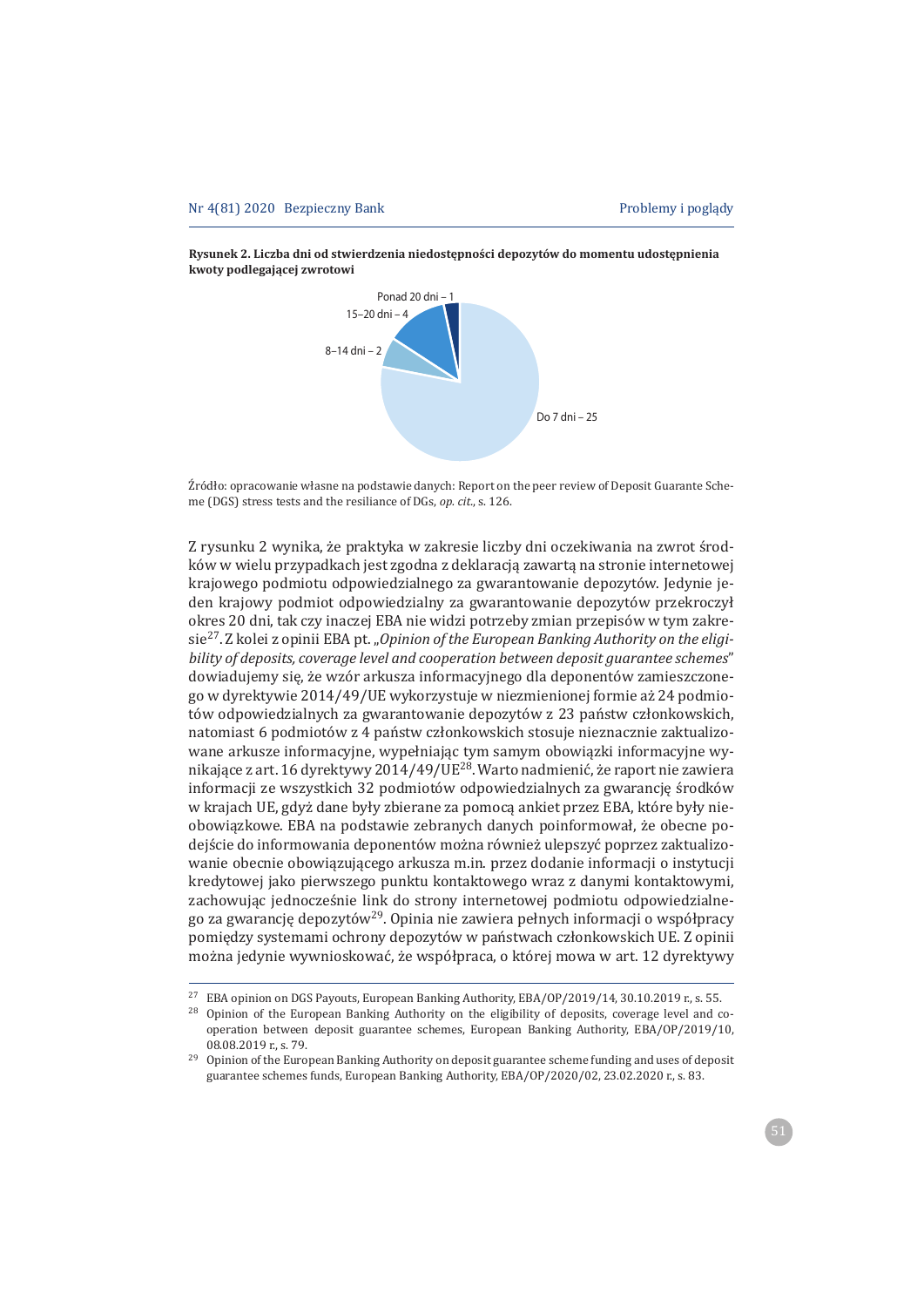2014/49/UE w obszarze udzielania pożyczek przez systemy gwarancji depozytów, jest realizowana jedynie w obrebie dwóch podmiotów odpowiedzialnych za gwarancje na podstawie odrebnych umów<sup>30</sup>.

Ostatnim obszarem podlegającym analizie było wykorzystanie środków finansowych znajdujących się w systemach gwarancji depozytów do finansowania restrukturyzacji i uporządkowanej likwidacji instytucji kredytowych, co szczegółowo zostało zapisane w art. 11(2) i art. 11(3) dyrektywy 2014/49/UE. Z otrzymanych ankiet EBA podsumowało, że uzyskało potwierdzenie z 14 podmiotów (z 14 krajów) odpowiedzialnych za gwarantowanie depozytów, iż stosowanie środków zgodnie z art. 11(2) i 11(3) dyrektywy 2014/49/UE było dozwolone w ich jurysdykcji, 15 podmiotów natomiast (z 14 krajów) oznajmiło, iż lokalne prawo nie pozwala na stosowanie wyżej wymienionych zapisów w zakresie finansowania restrukturyzacji, bądź też uporządkowanej likwidacji<sup>31</sup>. EBA podaje w opinii informacje z 29 podmiotów odpowiedzialnych za gwarantowanie depozytów w 28 krajach UE. Na podstawie danych zagregowanych dla całej UE jesteśmy w stanie wywnioskować, że wśród danych znajdują się również dane z Wielkiej Brytanii, których nie ujmowano w całości artykułu. Opinia EBA natomiast zawiera dodatkowe informacje w zakresie aktywnego korzystania ze środków systemu do finasowania restrukturyzacji i uporządkowanej likwidacji. Na przykład we Włoszech w okresie 2014-2019 przekazano środki do prowadzenia procesów restrukturyzacji i uporządkowanej likwidacji, w takich bankach, jak: Banca Tercas, Banca Romagna Cooperativa, Banca del Fuciono, Banca Carige, co może w części usprawiedliwiać niski poziom wskaźnika pokrycia depozytów w ostatnich latach.

Podsumowując, dyrektywa 2014/49/UE zobowiązuje państwa członkowskie do pełnej harmonijności w systemie gwarantowania depozytów. Jednoznaczna ocena poziomu wdrożenia powinna się odbyć w każdym kraju z osobna oraz w odniesieniu do okresu bazowego, tj. sprzed reformy. Porównywanie członków Unii Europejskiej miedzy soba może skutkować tworzeniem błednych wzorców (benchmarków) i prowadzić do błędów poznawczych na etapie oceny innych krajów UE.

# **Podsumowanie**

System gwarantowania depozytów bez wątpienia stanowi trzon systemów sieci bezpieczeństwa w państwach Unii Europejskiej. Zaproponowany w niniejszym artykule przegląd wdrożenia regulacji 2014/49/UE opierał się na analizie jakościowej i ilościowej wymogów finansowych oraz niefinansowych, do wprowadzenia których zobowiązane są kraje członkowskie. W rezultacie można stwierdzić, że prace wdrożeniowe w wielu krajach UE realizowane są w relatywnie zadowalającym tempie, ale są również obszary, które wymagają zwiększonego wysiłku w kolejnych latach. Spowolnienie lub problem z egzekucją wprowadzonego już prawa to następstwo m.in.:

<sup>&</sup>lt;sup>30</sup> *Ibidem*, s. 48.

<sup>31</sup> *Ibidem*, s. 76.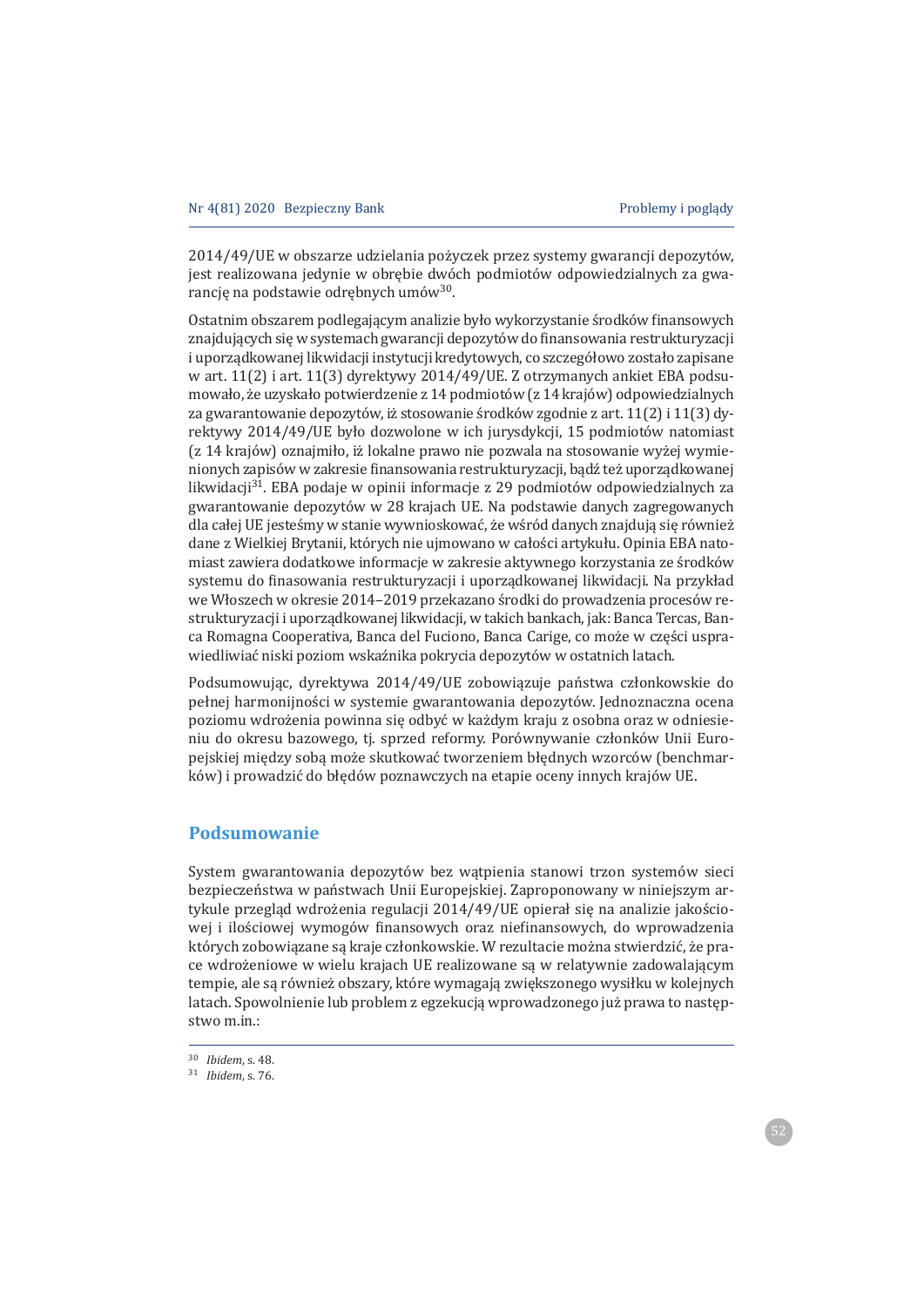- Odmiennych punktów początkowych systemów gwarancji w poszczególnych państwach Unii Europejskiej, co skutkuje m.in. wolniejszym tempem dochodzenia do docelowego poziomu zabezpieczenia. Dla przykładu Polska dokonała transpozycji jako jeden z ostatnich krajów w UE, a ma jeden z najwyższych wskaźników pokrycia.
- Realizacji wypłat z krajowych systemów gwarantowania (np. Włochy, Łotwa) na rzecz klientów upadłych banków lub do finansowania restrukturyzacji lub uporządkowanej likwidacji.
- Kryzysu w sektorze bankowym niektórych krajów europejskich (np. Włochy, Grecja, Cypr) i braku chęci dokładania kolejnych obciążeń dla sektora.
- Niechęci niektórych krajów członkowskich UE ze zdrowym sektorem bankowym (Niemcy, Holandia) do dokonywania nadmiernych obciążeń sektora bankowego.
- Wysokiej koncentracji w sektorze bankowym oraz planowanego osiągnięcia poziomu pokrycia na pułapie 0,5% (Francja), co wydaje się mieć sens uwzględniając strukturę sektora bankowego w niektórych krajach.
- Przejścia z finansowania *ex post* na rzecz finansowania *ex ante*, co skutkuje poprzez efekt niskiej bazy startowej – że krajom trudniej zebrać środki (np. Polska w dniu wprowadzenia dyrektywy 2014/49/UE miała gromadzone znaczne *środki ex ante*, dla porównania w Austrii i Holandii było ich niewiele. Oba kraje na koniec 2019 roku nie przekroczyły poziomu pokrycia 0,40%.

Kilka lat po wdrożeniu dyrektywy 2014/49/UE widać efekty prac poszczególnych krajów oraz poziom harmonizacji, jednakże nadal zauważalna jest dysproporcja pomiędzy poszczególnymi państwami. Przyspieszenie prac związanych z harmonizacją może być utrudnione w dobie globalnej niepewności spowodowanej pandemią COVID-19. Okres pozostały do wdrożenia wybranych obszarów będzie wyzwaniem nie tylko dla krajowych systemów gwarantowania, ale również dla banków, których zdolności i chęci do pokrywania składek obowiązkowych lub dodatkowych mogą zostać zaburzone.

# **Bibliograϐia**

Boccuzzi G., The European Banking Union, Supervision and Resolution, Palgrave Macmillan UK. 2016.

ǤǡǤǡ*Europejski System Gwarantowania Depozytów (EDIS) jako trzeci ϔilar unii bankowej i jego wpływ na państwa spoza strefy euro – perspektywa Polski*, "Zarządzanie i Finanse" 2017, Vol. 15, No. 1.

Cariboni J., Branden K.V., Campolongo F., De Cesare M., *Deposit protection in the EU: State of play and future prospects, "*Journal of Banking Regulation" 2008, Vol. 9, No. 2.

Compliance table, Guidelines on stress tests of deposit guarantee schemes under Directive 2014/49/UE, European Banking Authotiry, EBA/GL/2016/04 Appendix 1, 06.03.2017 r.

Demirgüc-Kunt A., Kane E. and Laeven L., *Deposit Insurance Database*, Policy Research Working Paper #6934, Washington, DC: World Bank, 2013.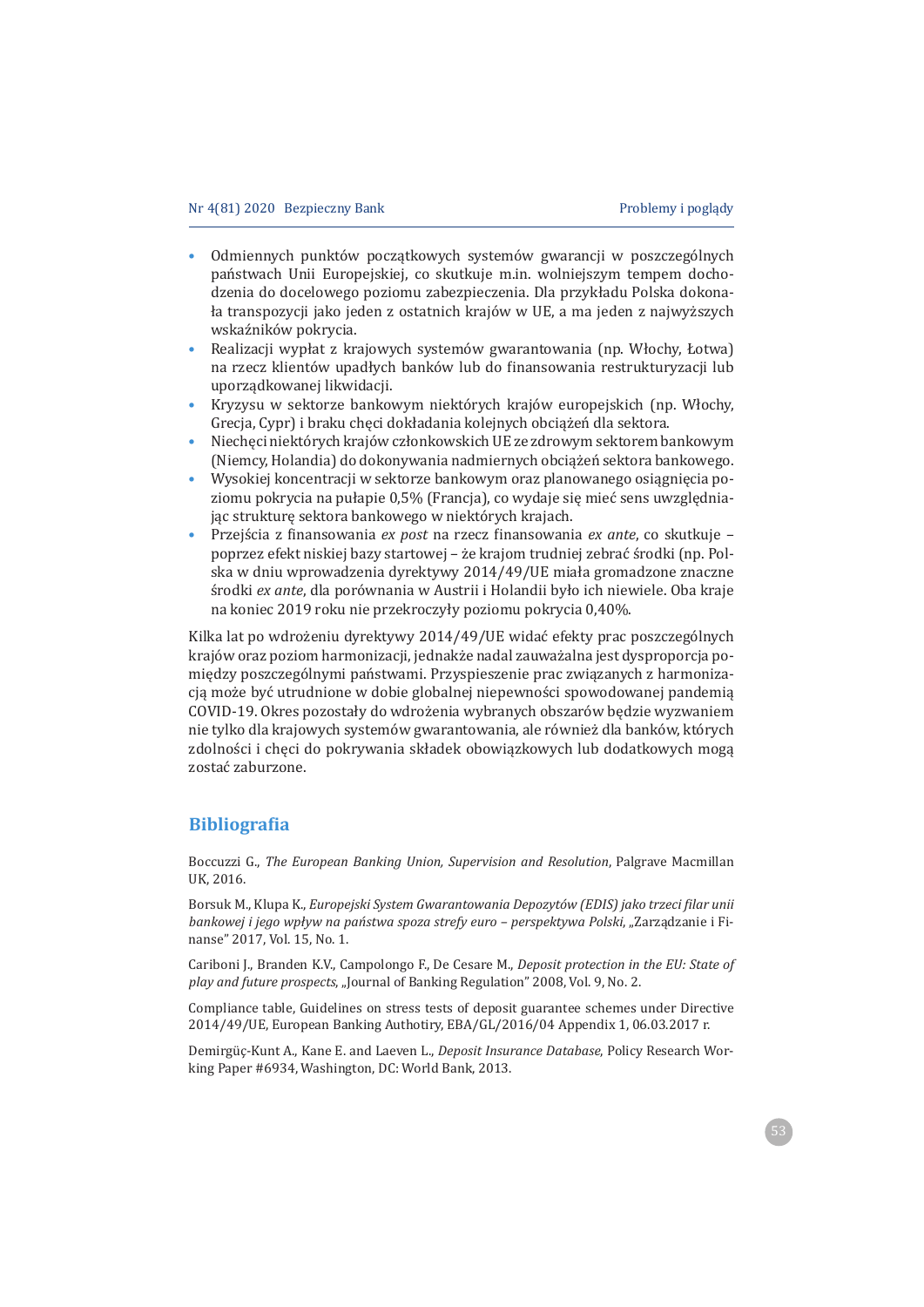Dyrektywa Parlamentu Europejskiego i Rady 2014/49/UE z dnia 16.04.2014 r. w sprawie systemu gwarancji depozytów.

Dyrektywa Parlamentu Europejskiego i Rady 2014/59/UE z dnia 15.05.2014 r. ustanawiająca ramy na potrzeby działań naprawczych oraz restrukturyzacji i uporządkowanej likwidacji w odniesieniu do instytucji kredytowych i firm inwestycyjnych.

EBA opinion on DGS Payouts, European Banking Authority, EBA/OP/2019/14, 30.10.2019 r.

Guidelines compliance table, Guidelines on methods for calculating contribututions to deposit guarantee schemes (DGSs), European Banking Authority, EBA/GL/2015/10 Appendix 1,  $06.2020$  r.

*Jajuga K., Zarządzanie ryzykiem, Wydawnictwo Naukowe PWN S.A., Warszawa 2019.* 

Lipiński Cz., Tworzenie Europejskiego Systemu Gwarantowania Depozytów, "Bezpieczny Bank" 2019, Nr 1(74).

Opinion of the European Banking Authority on deposit guarantee scheme funding and uses of deposit guarantee schemes funds, European Banking Authority, EBA/OP/2020/02, 23.02.2020 r.

Opinion of the European Banking Authority on the eligibility of deposits, coverage level and cooperation between deposit guarantee schemes, European Banking Authority, EBA/ ΟΡ/2019/10, 08.08.2019 r.

Raport o stabilności systemu finansowego. Wydanie specjalne: skutki pandemii COVID-19. Narodowy Bank Polski, Warszawa 2020.

Report on the peer review of Deposit Guarante Scheme (DGS) stress tests and the resiliance of DGs, European Banking Authority, EBA/REP/2020/18, 17.06.2020 r.

Rozporządzenie Parlamentu Europejskiego i Rady (UE) nr 575/2013 z dnia 26.06.2013 r. w sprawie wymogów ostrożnościowych dla instytucji kredytowych i firm inwestycyjnych.

Rozporządzenie Rady (UE) nr 1024/2013 z dnia 15.10.2013 r. powierzające Europejskiemu Bankowi Centralnemu szczególne zadania w odniesieniu do polityki związanej z nadzorem ostrożnościowym nad podmiotami kredytowymi.

Rozporządzenie Parlamentu Europejskiego i Rady (UE) nr 806/2014 z dnia 15.07.2014 r. ustanawiające jednolite zasady i jednolitą procedurę restrukturyzacji i uporządkowanej likwidacji instytucji kredytowych i niektórych firm inwestycyjnych w ramach jednolitego mechanizmu restrukturyzacji i uporządkowanej likwidacji oraz jednolitego funduszu restrukturyzacji i uporządkowanej likwidacji oraz zmieniające rozporządzenie (UE) nr 1093/2010.

Szambelańczyk J., Pruski J., Systemy gwarantowania depozytów w sieciach bezpieczeństwa *finansowego na tle konsekwencji globalnego kryzysu finansowego. "Bezpieczny Bank" 2014.* nr 4

Taleb N.N., O skutkach nieprzewidywalnych zdarzeń, Wydawnictwo Zysk i S-ka, Warszawa 2020.

Ustawa z dnia 14.12.1994 r. o Bankowym Funduszu Gwarancyjnym.

Ustawa z dnia 23.10.2020 r. o zmianie ustawy o Bankowym Funduszu Gwarancyjnym.

Ustawa z dnia 16.12.2020 r. o zmianie ustawy o Bankowym Funduszu Gwarancyjnym.